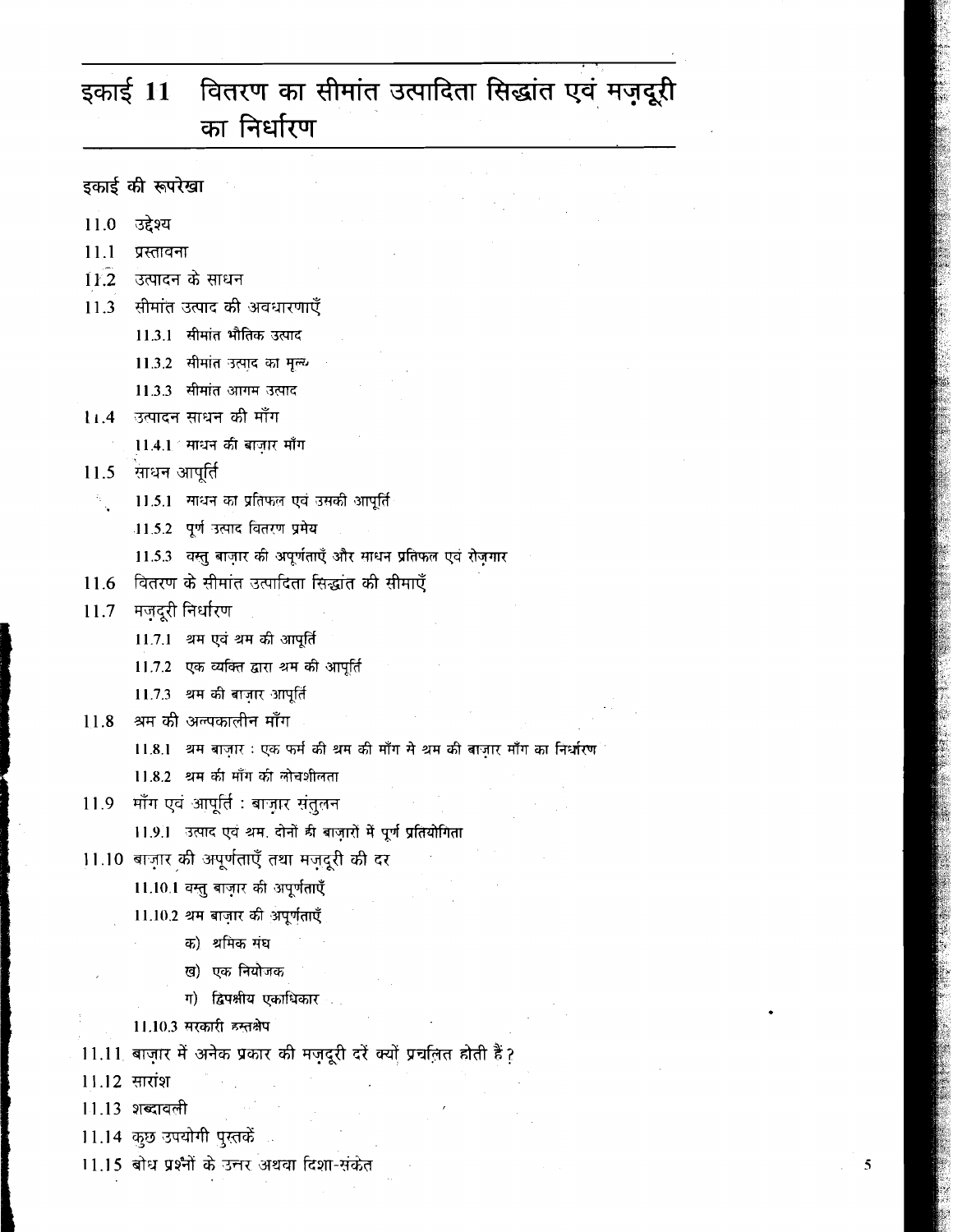### 11.0 उद्देश्य

यह इकाई आपको वितरण के सीमांत उत्पादिता सिद्धांत से परिचित कराती है। हम इस सिद्धांत की व्याख्या श्रम के पारिश्रमिक के निर्धारण के उद्धरण के माध्यम से कर रहे हैं । इस इकाई के अध्ययन के बाद आप इन बातों को समझ और समझा सकेंगे:

- किसी साधन की सीमांत उत्पादिता के विभिन्न माप:
- कीमत निर्धारण के सामान्य सिद्धांत के एक विशेष स्वरूप में, साधन कीमत का निर्धारण:
- ्पूर्ण प्रतियोगी बाजार व्यवस्था के अंतर्गत समग्र उत्पादन का पूरी तरह निकल विभक्त हो जाना;
- मजदुरी दर की निर्धारण प्रक्रिया:
- श्रम<sup>'</sup>बाज़ार में श्रमिक संघों के कार्य एवं राजकीय हस्तक्षेप के प्रभाव; तथा
- विभिन्न मजदुरों की प्राप्तियों (मजदुरी) में अंतर, आदि ।

#### $11.2$ प्रस्तावना

हम जानते हैं कि सामाजिक उत्पादन समाज के सदस्यों की मेहनत का परिणाम होता है । समाज के सदस्य अपनी-अपनी तरह से उत्पादन प्रक्रिया में भागी बनते हैं। वे सभी अपने योगदान के बदले में कुछ प्रतिफल की अपेक्षा भी करते हैं । प्रश्न उठता है कि समग्र उत्पादन में व्यक्तियों के अंशभाग का निर्धारण किस प्रकार होना चाहिए? इन प्रश्न पर कई पीढ़ियों से अर्थशास्त्री, समाजशास्त्री, दार्शनिक एवं चिन्तक विचार करते रहे हैं एवं उन्होंने अनेक प्रकार के सुझाव प्रस्तुत किए हैं। सीमांत उत्पादिता सिद्धांत सामाजिक उत्पादन के वितरण की समस्या का एक व्यवहारिक समाधान है। यहाँ हम किसी साधन की सीमांत उत्पादिता एवं उसके प्रतिफल के बीच साम्य लाने का प्रयास करते हैं। बाज़ार की शक्तियाँ कुछ इस प्रकार कार्य करती हैं कि दीर्घकाल में अंततः प्रत्येक संसाधन का प्रतिफल उसकी उत्पादिता के अनुरूप ही रहता है। यही नहीं, उत्पादन एवं संसाधन बाज़ारों में पूर्ण स्पर्धा व्याप्त होने पर तो हमारा सीमांत उत्पादिता सिद्धांत समग्र उत्पादन के पूरे-पूरे विभक्त हो जाने को भी सुनिश्चित कर देता है। कभी-कभी तो यह भी दावा किया जाता है कि इस प्रकार का वितरण न्यायपूर्ण भी है। यद्यपि हमने सीमांत उत्पादिता सिद्धांत की अवधारणाएँ श्रम के संदर्भ में ही विकसित की हैं, फिर भी श्रम बाजार की विलक्षणताओं की ओर आपका ध्यान आकर्षित करने के लिए मज़दूरी के निर्धारण के बारे में चर्चा अलग से (भाग 11.7-11.11 में) की गई है।

#### $11.2$ उत्पादन के साधन

उत्पादन की गतिविधि में अनेक व्यक्तियों का सहयोग आवश्यक होता है। कुछ तो कार्यस्थान/फैक्टरी आदि में इकट्ठे मिलकर काम करते हैं। कुछ उस स्थान पर उपस्थित नहीं होते हुए भी उन फैक्टरियों की स्थापना में सहायक रहे होते हैं। कुछ लोग यंत्रों-संयंत्रों की खरीदारी तथा उनके लिए उपयुक्त भवनों के निर्माण के लिए पूँजी उपलब्ध कराते हैं। कुछ अन्य व्यक्ति श्रमिकों एवं मशीनों को एक साथ जुटाने का कार्य करते हैं। उन फैक्टरियों में उत्पादन करने के लिए कच्चे माल को जुटाने का कार्य कहीं ओर ही हो रहा होता है। इस प्रकार हम कह सकते हैं कि आज के युग में उत्पादन तभी संभव हो पाता है जबकि कोई श्रम, कच्चेमाल, भूमि तथा पूँजी को वस्तूओं का उत्पादन करने हेतु इकट्ठा करें। स्वाभाविक ही है कि व्यवस्था करने वाला संगठनकर्ता या उद्यमी ही यह तय करेगा कि उत्पादन किस चीज का हो। अर्थशास्त्र में इन सभी को-अर्थात् श्रम, भूमि, पूँजी एवं उद्यम को उत्पादन साधन कहते हैं । इनकी काम चलाऊ परिभाषाएँ इस प्रकार हैं :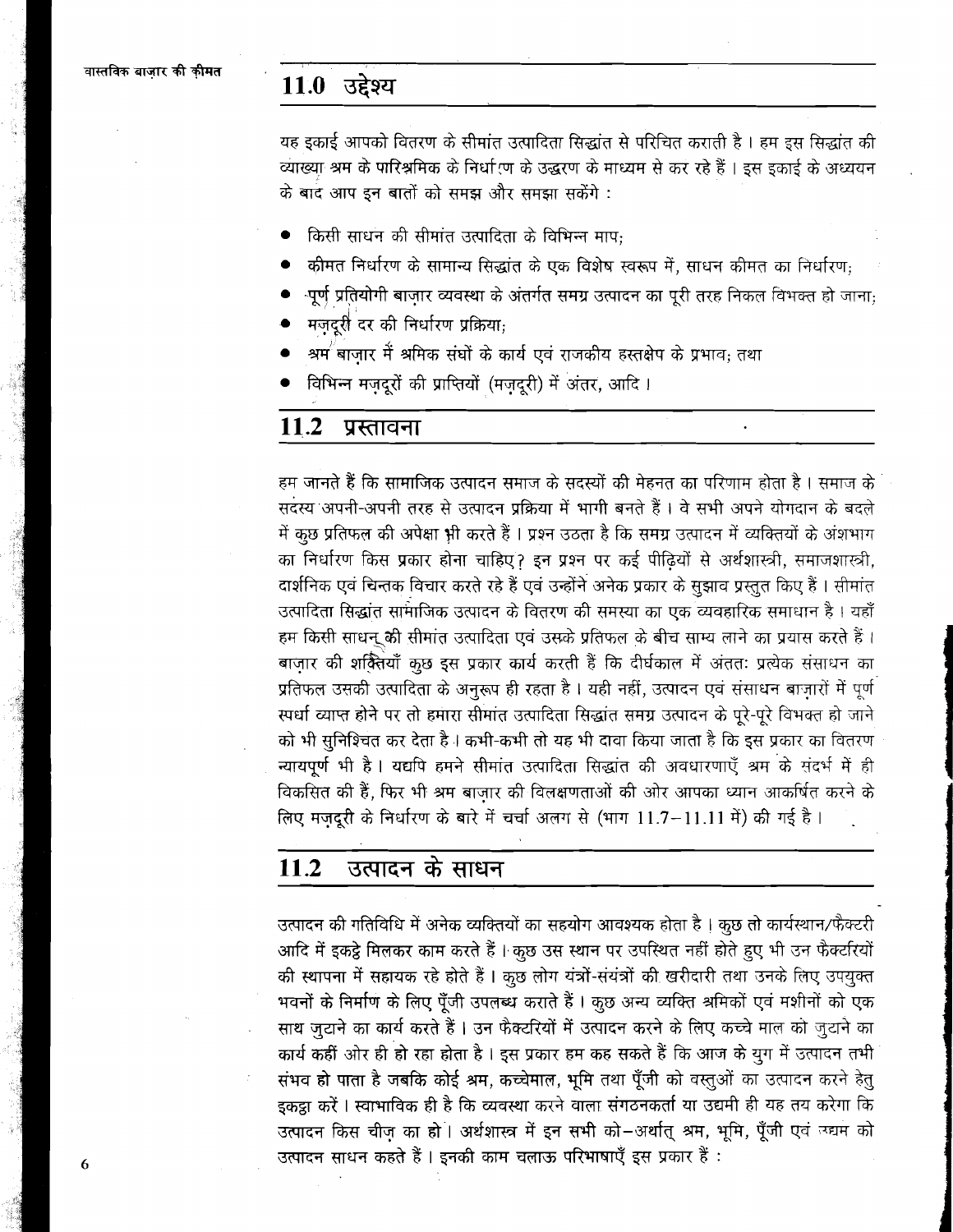भूमि  $\ddot{\mathbf{i}}$ 

यह प्रकृति से प्राप्त भौतिक संसाधन है। इसमें सभी खनिज, ठोस एवं जल संसाधन सम्मिलित रहते हैं

 $\ddot{\mathbf{i}}$ श्रम

> उत्पादन के इस सर्वोत्कृष्ट साधन में मानव के सभी प्रकार के भौतिक एवं बौद्धिक प्रयास शामिल होते हैं । श्रम प्रकृति से प्राप्त वस्तुओं को मानव आवश्यकताओं को पूरी करने वाली अन्य वस्तुओं में बदलता है।

पँजी  $\overline{\text{iii}}$ 

> प्रकृति की देन को वस्तुओं में परिवर्तित करने के प्रयास में मानव समय पर कुछ पदार्थों को इस प्रकार बदलता-ढालता रहा है कि उसका वस्तु निर्माण कार्य और सहज हो सके। इन्हीं परिवर्तित स्वरूप के पदार्थों को प्रदान किया गया साझानाम *पूँजी* है। परंपरा से ही हम पूँजी को एक पृथक उत्पादक कारक मानते हैं।

 $iv)$ उद्यम

> .<br>मौटे तौर पर, उत्पादन की व्यवस्था करने एवं जोखिम उठाने की मानवी़य योग्यता विशेष को उद्यम कहा जाता है ।

नोट : आगे चलकर हम इन उत्पादक साधनों के स्वरूप का और परिमार्जन करेंगे। श्रम की विशेषताओं पर तो हम भाग 11.7.1 में और शेष कारकों, भूमि, पूँजी एवं उद्यम पर चर्चा इकाई 12 में करेंगे।

# 11.3 सीमांत उत्पाद की अवधारणाएँ

अन्य सभी साधनों की प्रयुक्त मात्राओं को पूर्ववत् रखते हुए, किसी एक साधन की एक अतिरिक्त इकाई के प्रयोग से उत्पादन में आई वृद्धि ही उस साधन का सीमांत उत्पाद कहलाता है। दूसरे शब्दों में, मान लो कि एक फैक्टरी में मशीनों की संख्या तो स्थिर है, पर हम एक श्रमिक और काम पर लगा लेते हैं, तो फिर इस अतिरिक्त श्रमिक के काम पर लगने से उत्पादन में हुआ परिवर्तन ही श्रम का सीमांत उत्पाद होगा। इसी प्रकार से हम किसी भी साधन के सीमांत उत्पाद की परिभाषा कर सकते हैं । जिस साधन की प्रयुक्त मात्रा में परिवर्तन किया जाता है, उसे हम परिवर्ती साधन कहते हैं। शेष सभी स्थिर साधन कहे जाते हैं

तालिका 11.1 में एक काल्पनिक उद्योग में उत्पादन दिखाया जा रहा है। यहाँ यंत्र-संयत्रादि तो स्थिर रहते हैं, पर श्रमिकों की संख्या में एक-एक वृद्धि की जा रही है:

| परिवर्ती साधन<br>श्रम की इकाइयाँ | कुल उत्पाद | सीमांत उत्पाद |
|----------------------------------|------------|---------------|
|                                  |            | O             |
|                                  | 10         | 10            |
|                                  | 18         | 8             |
|                                  | 24         | 6             |
|                                  | 28         |               |
|                                  | 30         |               |

| तालिका 11.1 में एक फैक्टरी में उत्पादन |  |  |  |  |
|----------------------------------------|--|--|--|--|
|----------------------------------------|--|--|--|--|

 $\overline{7}$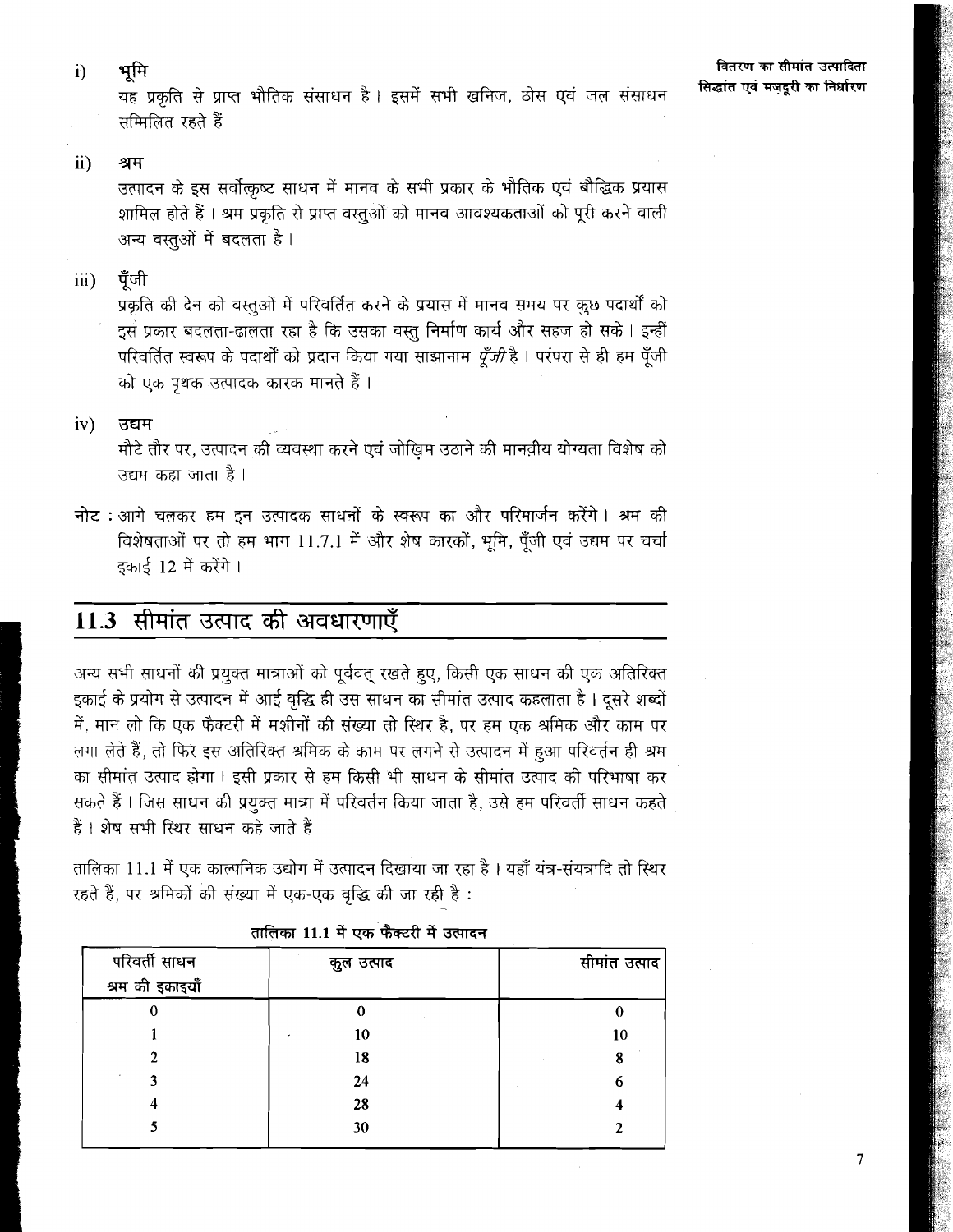### ~alg~4~ **11.3.1** @'4iT 37fFFT **(Marginal Physical Product** : **MPP)**

तालिका 11.1 के तीसरे कालम पर ध्यान दें : पहले श्रमिक के कार्य के फलस्वरूप 10 इकाइयों का उत्पादन होता है । दूसरा श्रमिक के आने से उत्पादन में 8 इकाइयाँ और जुड़ जाती हैं । यह क्रम इसी तरह चलता रहता है। अंततः पाँचवें श्रमिक के आगमन से तो केवल 2 इकाई अतिरिक्त उत्पादन ही संभव होता है । यहाँ हमने उत्पादन को भौतिक इकाइयों में ही दर्शाया है । इसी कारण हम तीसरे कालम में दर्ज उत्पादन को श्रम का सीमांत भौतिक उत्पाद (MPP) भी कहते हैं।

### 11.3.2 सीमांत उत्पादन का मूल्य (Value of Marginal Product : VMP)

श्रम का भौतिक सीमांत उत्पाद बाजार में प्रचलित कीमत पर बेचा जा सकता है । इस प्रकार प्राप्त हुए मूल्य को ही सीमांत उत्पाद का मूल्य अथवा सीमांत मूल्य उत्पादन (VMP) का नाम दिया जाता है । यह इस प्रकार ज्ञात होता है:

**VMP** = **MPP x Price** (q a)

### **11.3.3** सीमांत आगम उत्पाद (Marginal Revenue Product : MRP)

कई बार फर्म की रुचि यह जानने में नहीं होती कि अतिरिक्त श्रमिक के कारण उत्पादन कितनी इकाई बढ़ा है अथवा अतिरिक्त उत्पादन कितने रुपयों में बिका । फर्म तो अपनी कूल आगम पर प्रभाव जानने की इच्छुक होती है । इस प्रकार हम सीमांत आगम उत्पाद की अवधारणा तक पहुँचते हैं। इसे एक अतिरिक्त श्रमिक को काम पर लगाने से कुल आगम में आए परिवर्तन द्वारा व्यक्त किया जाता है। अतः

सीमांत आगम उत्पाद = सीमांत आगम × सीमांत भौतिक उत्पाद

अथवा $MRP = MR \times MPP$ 

इसे परिवर्ती साधन के प्रयोग में परिवर्तन के कारण कुल आगम की परिवर्तन दर भी कहा जा सकता है:

वस्तु बाज़ार में पूर्ण प्रतियोगिता होने पर तो फर्म बाजार कीमत पर चाहे जितना उत्पादन बेच सकती $\qquad \qquad$ <sup>परिवर्ती साधन प्रयोग में परिवर्तन<br>वस्तु बाज़ार में पूर्ण प्रतियोगिता होने पर तो फर्म बाज़ार कीमत पर चाहे जितना उत्पादन बेच सकती<br>है । इसकी माँग-वक्र क्षैतिज (horizontal) रहती है । इसी कारण औसत आगम, और उसके कारण<br>पीपांच आगप</sup> सीमांत आगम स्थिर एवं कीमत के समान रहते हैं । यही हमें तालिका 11.1 का परिवर्तन पर तालिका 11.2 की रचना करने में सहायक बनता है। वस्तु की कीमत के विषय में जानकारी से हम कुल 11.2 की रचना करने में सहायक बनता है । वस्तु की कीमत के विषय में जानकारी से हम कुल<br>आगम <mark>(TR)</mark> सीमांत उत्पाद मूल्य <mark>(VMP)</mark>, तथा सीमांत आगम उत्पाद **(MRP)** का आकलन कर आगम <mark>(TR)</mark> सीमां<br>सकते हैं ।

| परिवर्ती साधन :<br><sup>'</sup> श्रम की इकाइयाँ | कुल उत्पादन | सीमांत उत्पाद | <sup>।</sup> वस्तु की कीमत | TR  | <b>VMP</b> | <b>VMP</b> |
|-------------------------------------------------|-------------|---------------|----------------------------|-----|------------|------------|
| 0                                               | 0           |               | 20                         | 0   | $\Omega$   | $\theta$   |
|                                                 | 10          | 10            | 20                         | 200 | 200        | 200        |
|                                                 | 18          | 8             | 20                         | 360 | 160        | 160        |
|                                                 | 24          | 6             | 20                         | 480 | 120        | 120        |
|                                                 | 28          |               | 20                         | 560 | 80         | 80         |
|                                                 | 30          |               | $-20$                      | 600 | 40         | 40         |

तालिका 11.2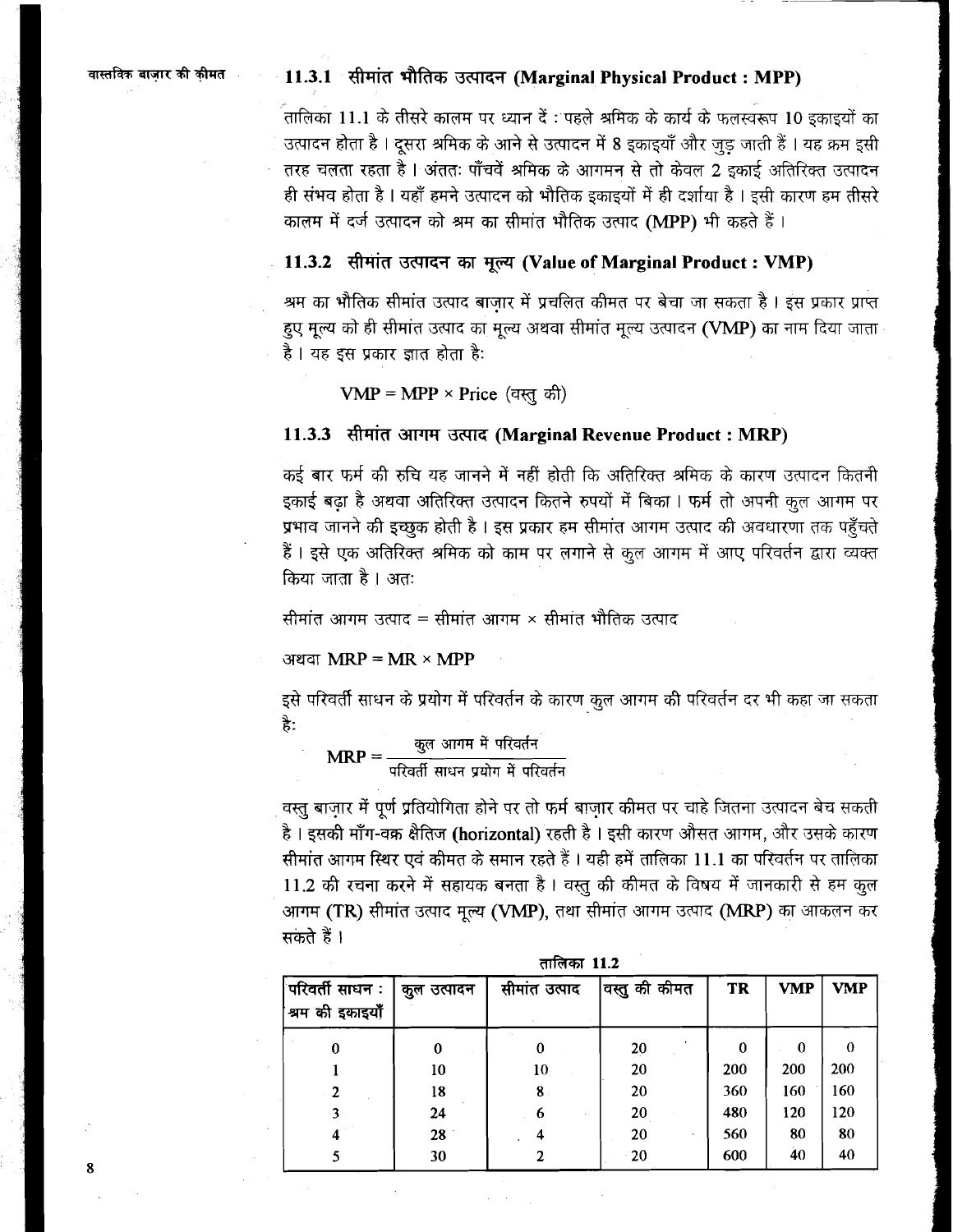|    |              | नोट : ध्यान दें कि VMP = MRP (स्तंभ 6 तथा 7 की तुलना करें)। यह वस्तुतः हमारी पूर्ण प्रतियोगिता की<br>पूर्वधारणा के कारण है। हम भाग 11.10 में इस विषय में और चर्चा करेंगे।                                                                                                                                         | वितरण<br>सिद्धांत एव |
|----|--------------|-------------------------------------------------------------------------------------------------------------------------------------------------------------------------------------------------------------------------------------------------------------------------------------------------------------------|----------------------|
|    | बोध प्रश्न 1 |                                                                                                                                                                                                                                                                                                                   |                      |
| 1) |              | प्रत्येक निम्न अवधारणा की 50-60 शब्दों में व्याख्या करें:<br>क) सीमांत भौतिक उत्पाद                                                                                                                                                                                                                               |                      |
|    |              |                                                                                                                                                                                                                                                                                                                   |                      |
|    |              |                                                                                                                                                                                                                                                                                                                   |                      |
|    |              | ख) सीमांत उत्पाद का मूल्य                                                                                                                                                                                                                                                                                         |                      |
|    |              |                                                                                                                                                                                                                                                                                                                   |                      |
|    |              |                                                                                                                                                                                                                                                                                                                   |                      |
|    | ग)           | सीमांत आगम उत्पादन                                                                                                                                                                                                                                                                                                |                      |
|    |              |                                                                                                                                                                                                                                                                                                                   |                      |
|    |              |                                                                                                                                                                                                                                                                                                                   |                      |
| 2) |              | एक फर्म में पाँच श्रमिक कार्य करते हैं और यह फर्म प्रतिदिन 10 कुर्सियाँ उत्पादित कर उन्हें<br>50 रुपये प्रति इकाई के दामों बाज़ार में बेच रही है। एक और श्रमिक को काम पर लगाकर<br>फर्म प्रतिदिन 12 कुर्सियाँ बना सकती है, किन्तु उन्हें केवल 45 रुपये प्रति इकाई बेचा जा<br>सकता है। इस जानकारी के आधार पर बताएँ: |                      |
|    |              | क) श्रम की MPP क्या है?<br>                                                                                                                                                                                                                                                                                       |                      |
|    |              |                                                                                                                                                                                                                                                                                                                   |                      |
|    |              |                                                                                                                                                                                                                                                                                                                   |                      |
|    |              |                                                                                                                                                                                                                                                                                                                   |                      |

 $\overline{a}$ 

 $\overline{9}$ 

का सीमांत उत्पादिता वं मज़दूरी का निर्<mark>घा</mark>रण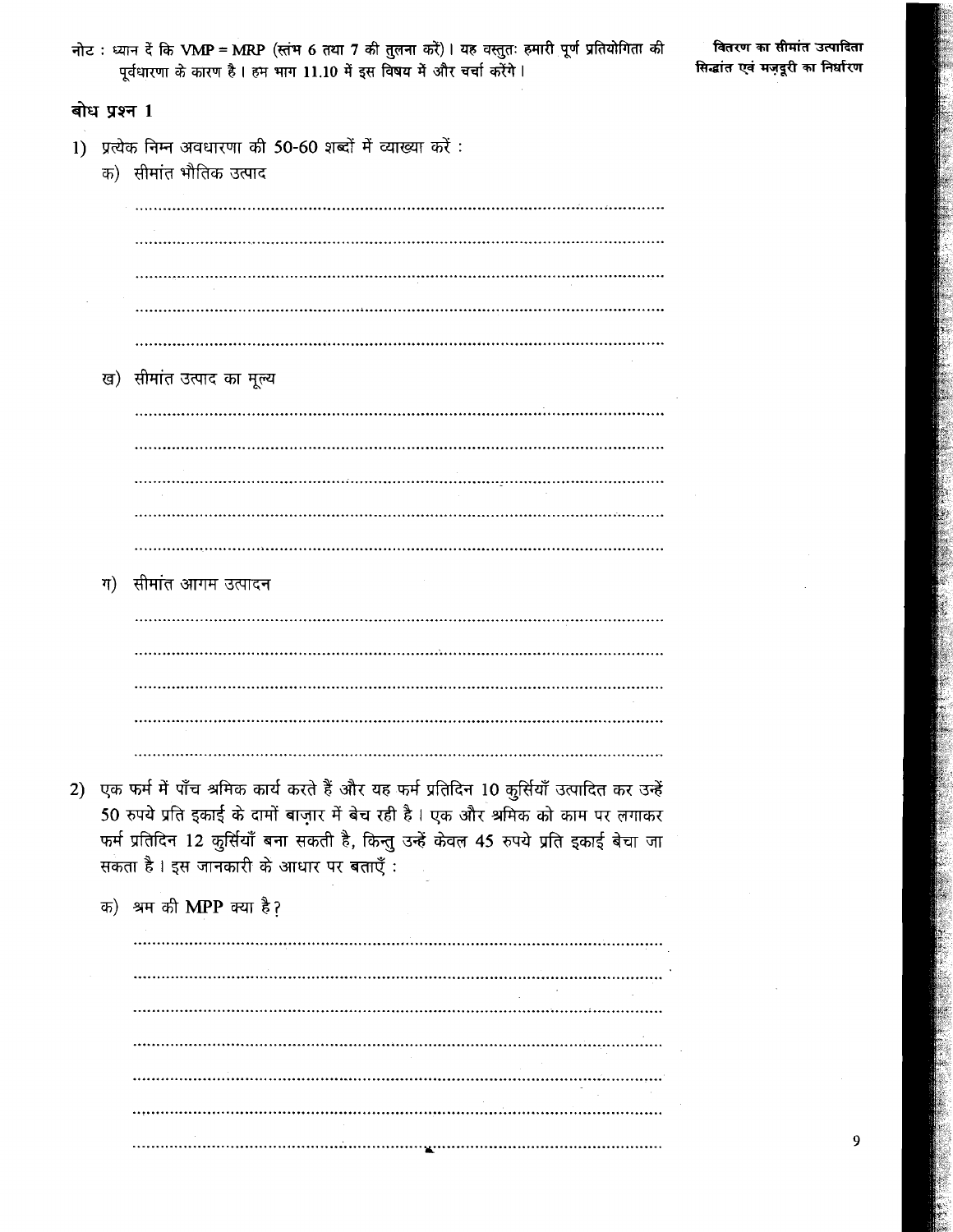| ग) श्रम की MRP क्या है? |
|-------------------------|
|                         |
|                         |
|                         |
|                         |
|                         |
|                         |
|                         |
| $\mathbf{r}$            |

## 11.4 उत्पादन साधन की माँग

फर्म बाज़ार में बेचने योग्य वस्तुओं के उत्पादन के लिए ही साधनों की माँग करती हैं। अतः हम कह सकते हैं कि उस फर्म की किसी भी उत्पादन साधन की माँग इस बात पर निर्भर होगी कि उस साधन द्वारा उत्पादित वस्तुओं की माँग की (बाज़ार में) कैसी स्थिति है। जब फर्म श्रम की इकाइयों की सेवाएँ प्राप्त करती है तो उसकी नज़र निरंतर इस बात पर रहती है कि उसकी अपनी कुल आगम एवं कुल लागत पर क्या प्रभाव पडता है। हमारी तालिका 11.2 में दिखाई गई काल्पनिक फर्म की बात ही लें। मान लो कि यह फर्म प्रत्येक कारीगर को 40 रुपये दिहाड़ी देती है। अतः पहले कारीगर के आने पर फर्म की लागत 40 रुपये बढ़ जाती है। इसके आगमन से उत्पादन में दस इकाइयों की वृद्धि होती है तथा फर्म इस सारे उत्पादन को 200 रुपये में बेच देती है। यहाँ फर्म की कुल आगम में 200 रुपये की वृद्धि हुई है पर लाइन में केवल 40 रुपये की है। यह तो बहुत ही उत्साहवर्धक स्थिति है। फर्म एक और कारीगर को रख लेती है। अब MPP = 8 है। इसका भी बाज़ार मूल्य 160 रुपये बनता है। आगम 360 रुपये हो जाती है- पर लागत में केवल 40 रुपये ही और जुड़ते हैं। दूसरा कारीगर फर्म के लिए 160 - 40 = 120 रुपये अधिकतम का सजन करता है। फर्म इसी प्रकार अन्य कारीगरों को काम पर रखने का निर्णय करती रहती है। पाँचवाँ कारीगर भी फर्म की लागत को 40 रुपये ही बढ़ाता है पर उसकी MPP = 2 है। अतः फर्म की कुल आगम में भी 40 रुपये की ही वृद्धि होती है अब फर्म को आगे विस्तार करना उपयुक्त नहीं लगता । यहाँ तो लागत का परिवर्तन आगम के परिवर्तन के समान हो गया है । यहीं पर फर्म का संतुलन होता है । यही नहीं, यदि दर 40 रुपये से अधिक होती तो फर्म पाँचवें कारीगर को भी काम नहीं देती।

हम फर्म की VMP = MRP वक्र को चित्र 11.1 द्वारा दिखाई गई आकृति के समान बना सकते ¥े।

 $\frac{10}{10}$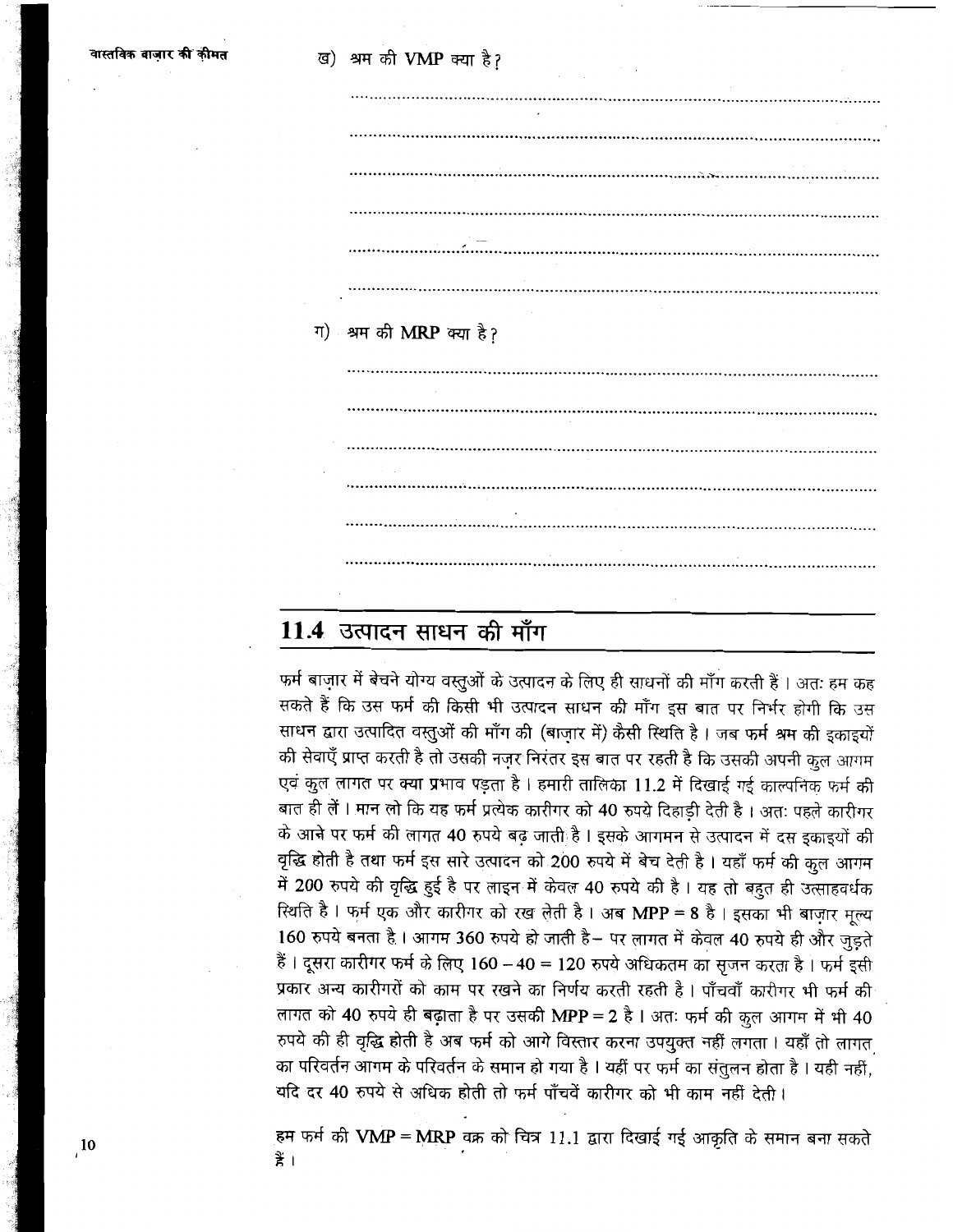

ਰਿਕ 11.1

में धीरे-धीरे, पर बाद में बड़ी तेजी से नीचे गिरने लगती है।

यदि मजदूरी दर 40 रुपये हो तो फर्म 5 कारीगरों को काम पर रखती है, किन्तु मजदूरी दुगुनी हो जाने पर यह केवल 4 ही कारीगरों को काम देना ठीक समझेगी। ध्यान दें कि मजदरी दगनी होने पर श्रम के प्रयोग में कमी तो आती है पर वह प्रयोग आधार नहीं रह जाता।

चालीस रुपये की मंजदूरी पर फर्म 5 लोगों को काम देती है पर अस्सी रुपये की दर से तो वह केवल 4 कारीगरों को ही रख पाती है । इसका कारण यही हैं कि अब पाँचवाँ कारीगर फर्म की लागत तो 80 रुपये बढ़ा देगा पर उसकी आगम में केवल 40 रुपये की वृद्धि हो पाएगी। उस श्रमिक की MPP = 2 तथा बीस रुपये प्राप्ति इकाई पर ये दो इकाइयाँ केवल 40 रुपयों में ही बिक पाएगी। फर्म इस प्रकार होने वाली 40 रुपये की हानि सहन नहीं करती।

MRP वक्र के माध्यम से हम उत्पादक के व्यवहार की एक और विलक्षणता को भी समझ सकते हैं। इस वक्र के नीचे आयताकार क्षेत्रफल फर्म की कुल श्रम लागत दिखाता है जबकि वक्र के अधीनस्थ समग्र क्षेत्रफल उसके समग्र आगत का परिचालक है । अतः वक्र एवं आयत के बीच का त्रिभुजाकार क्षेत्रफल उत्पादक का आधिक्य कहा जा सकता है । अब उसके अधिकतम लाभे कमाने को हम एक नई व्याख्या प्रदान कर सकते हैं— उत्पादक अपना उपर्युक्त विधि से परिभाषित आधिक्य अधिकतम करने का प्रयास करता है। हम कह सकते हैं कि साधन कीमतों का समावेश कर MRP वक्र द्वारा हम-यह जान सकते हैं कि फर्म उस संसाधन की अधिकतम कितनी इकाइयों की सेवाएँ प्राप्त करनी चाहेगी। इस प्रकार से किसी भी साधन की MRP वक्र फर्म की उस साधन के लिए माँग-वक्र बन जाती है ।

सामान्यतः फर्म उस बिन्दु तक साधन की इकाइयों का प्रयोग करती रहेगी जहाँ तक कि उसकी MRP बाज़ार में साधन कीमत के समान नहीं हो जाती। हमारे उदाहरण में जब तक MRP बाज़ार मज़दूरी दर (40 रुपये) से अधिक रहती है फर्म और श्रमिकों को काम देती रहती है। ऐसा प्रत्येक

 $\overline{11}$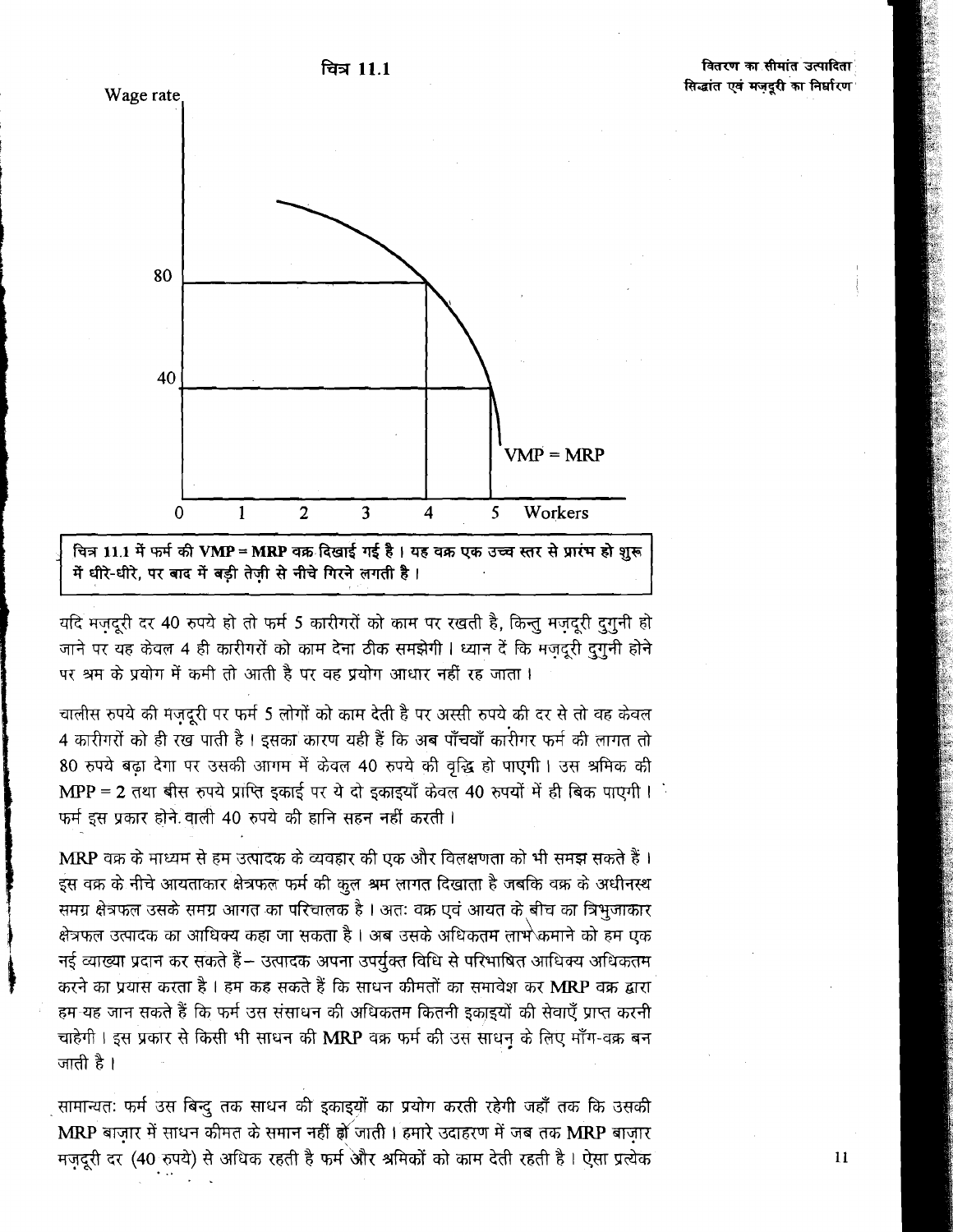वास्तविक बाजार की कीमत

कारीगरें फर्म के आधिक्य में कुछ न कुछ योगद्रान ही देता है। किन्तु MRP = W (जहाँ वह 5) कारीगर रखती है से आगे छठे श्रमिक की MRP तो मजदरी दर से कम रह जाएगी। उसे काम पर रखने का अर्थ होगा पाँचवें कारीगर तक अर्जित आधिक्य में से भगतान करना। फर्म का 6 श्रमिकों के साथ काम करने पर आधिक्य उस राशि से कम रह जाएगा जो वह केवल पाँच श्रमिकों से ही कमा रहीं थी। अतः मजदूरी दर 40 रुपये हीने पर तो फर्म केवल 5 श्रमिक रखकर ही अधिकतम आधिक्य कमा सकती है ।

इस प्रकार हम जान गए कि MRP ही किसी साधन की माँग-वक्र होती है। अतः वे सभी कारक जिनका MRP पर प्रभाव पड़ता हो, साधन की माँग-वक्र को भी प्रभावित करेंगे। ये प्रभाव है:

- i) साधन की प्रतिस्थापनशीलता : किसी साधन के बदले अन्य साधन प्रयोग में लाना जितना सहज होता है. उसकी माँग की लोच भी उतनी ही अधिक होती है।
- ii) वस्तु की मॉॅंग में परिवर्तन : हम जानते है कि वस्तु की कीमत, और इस प्रकार उसकी सीमांत आगम, किसी साधन की MRP के स्तर को किस प्रकार निर्धारित करती है। अत: यदि किसी वस्तु की माँग में वृद्धि होती है, तो इसकी कीमत में भी वृद्धि होगी। उत्पाद माँग-वक्र के ऊपर की ओर खिसकने से सीमांत आगत-वक्र भी ऊपर उठा जाएगी। साधन की सीमांत भौतिक उत्पाद वक्र स्थिर रहने पर. अब तो उसकी सीमांत आगम उत्पाद वक्र ऊपर (या बाहर) की ओर खिसक जाएगी। यह साधन की माँग में वृद्धि का ही परिचायक है।
- iii) फर्म की कुल उत्पादन लागत का कितना प्रतिशत अंश किसी साधन पर व्यय होता है। इस बात का भी उस साधन की माँग की लोचशीलता पर प्रभाव पड़ता है।

### 11.4.1 साधन की बाज़ार माँग

हम जानते ही हैं कि उत्पादन साधनों के अनेक वैकल्पिक प्रयोग हो सकते हैं। श्रम का सभी औद्योगिक गतिविधियों में प्रयोग होता है। तो फिर श्रम की बाज़ार माँग का स्वरूप क्या होगा?

हम बाजार माँग का निर्धारण दो चरणों में कर सकते हैं। पहले तो किसी वस्तु X का उत्पादन करने वाली सभी फर्मों द्वारा श्रम की माँग-वक्रें उनकी अपनी-अपनी MRP वक्रों द्वारा निर्धारित होती हैं। इन सभी MRP वक्रों का योग कर हम उद्योग X द्वारा अम की माँग ज्ञात कर सकते हैं। चित्र 11.2 में इसी X उद्योग व्यापि साधन माँग-वक्र का निर्धारण किया गया है। यह कार्य इन फर्मों की MRP का प्रत्येक मज़दूरी दर पर क्षैतिज योग द्वारा किया गया है। यह उद्योग MRP माँग-वक्र इसके घटकों की माँग-वक्रों की अपेक्षा बहुत धीमे-धीमे ही नीचे गिरती दिखाई देती है।



चित्र 11.2 के चार भाग हैं। पहले तीन भागों में उद्योग X के घटक फर्मों की MRP हैं। W, मज़दूरी दर पर ये घटक फर्मे क्रमशः OA, OB तथा OC इकाई श्रम का प्रयोग करना चाहती हैं। इन इकाइयों का योग (OA+OB+OC) चौथे भाग में दिखाई गई उद्योग मौंग OL, के समान ही है। इसी प्रकार हम प्रत्येक मज़दूरी दर पर सारे उद्योग श्रम की संकलित मॉॅंग-वक्र (=MRP) के सभी बिन्दु निर्धारित कर सकते हैं।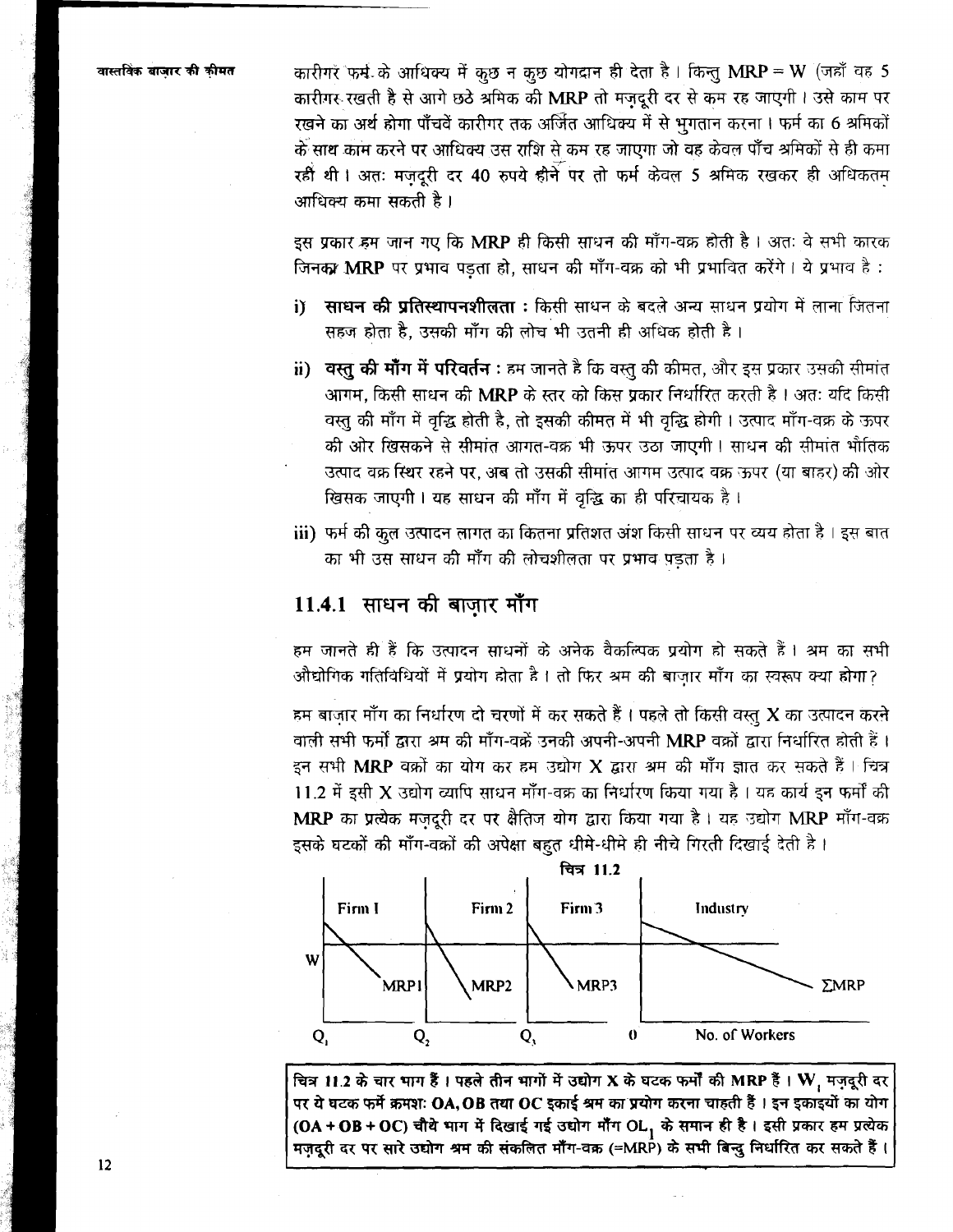दुसरे चरण में हम विभिन्न उद्योगों, X,, X, तथा X, आदि, के माँग-वक़ों को जोड़कर श्रम की समग्र माँग-वक्र बना सकते हैं। चित्र 11.3 में यही किया गया है। पहले तीन भाग X, X, और X, उद्योगों की श्रम की माँग दर्शा रहे हैं। चौथे भाग में उन माँगों का क्षैतिज योग कर अर्थव्यवस्था के श्रम माँग-वक्र का निर्धारण हुआ है।

वितरण का सीमांत उत्पादिता सिद्धांत एवं मज़दूरी का निर्धारण



# 11.5 साधन आपूर्ति

बाज़ार में एक साधन की कीमत का निर्धारण माँग एवं आपूर्ति की शक्तियों से होता है। हमने भाग 11.1 से 11.4 तक एक साधन (श्रम) की माँग-वक्र का निरूपण किया हैं। आइए. अब उसकी आपूर्ति पर जूड़ी बातों पर भी चर्चा करें। जब हमारे पास माँग और आपूर्ति-वक्र होंगे तभी हम साधन के संतुलन स्तर पर कीमत, माँग व आपूर्ति ज्ञात कर पाएँगे। माँग-वर्कों की कुछ विशेषताओं का पहले ही स्पष्टीकरण कर देना अच्छा रहेगा। हम साधनों को चार वर्गों में बाँटते हैं। ये हैं: श्रम, भूमि, पूँजी और उद्यम । उनकी अपनी-अपनी अंतर्भूत विशेषताएँ हैं । यह कहना तो ठीक नहीं होगा कि श्रम की और भूमि की आपूर्तियाँ चीनी और गेहूँ की आपूर्तियों जैसी ही होगी। किसी वस्तु का क्रेता उस वस्तु को खरीदकर अपने साथ ले जाता है। किन्तु भूमि का उर्वरा शक्ति के खरीदार को भूमि पर आकर मेहनत करनी पड़ेगी। इसी तरह भ्रम के खरीददार श्रमिक द्वारा किए गए काम की ही कीमत चुकाते हैं। यहाँ श्रमिक रोज़गारदाता द्वारा इंगित स्थान पर आकर काम पूरा कर वापस चला जाता है। अतः हम कह सकते हैं कि वस्तुओं की खरीदारी में तो खरीदार उनका मालिक बन जाता है, किन्तु साधन सेवाओं के मामले में ऐसा नहीं होता। फसल की कटाई के बाद भूमि पुन: अपने मालिक के अधिकार में चली जाती हैं। श्रम का स्वामी स्वयं प्रयास करके ही श्रम की आपूर्ति को प्रभावी बना जाता है। फिर भी हम एक उत्पादन साधन के आपूर्ति-वक्र की परिभाषा दे सकते हैं। यदि समाज में कोई उत्पादन साधन उपलब्ध है तो उस साधन की आपूर्ति इस बात पर निर्भर करेगी कि बदले में उन्हें क्या आय मिलती है।

## 11.5.1 साधन का प्रतिफल एवं उसकी आपूर्ति

किसी साधन को जितना अधिक प्रतिफल प्राप्त होता है, उसकी आपूर्ति भी उतनी ही अधिक होती है। चित्र 11.4 ऐसी ही एक साधन आपूर्ति-वक्र दिखा रहा है। प्रतिफल तो साधन के स्वामी को किसी अन्य व्यक्ति को उस साधन का प्रयोग करने की अनुमति देने के लिए प्रोत्साहित करता है। अतः जितना अधिक प्रतिफल दिया जाएगा, साधन स्वामी उस साधन का उतना अधिक प्रयोग करने की अनुमति देने को तैयार हो पाएगा ।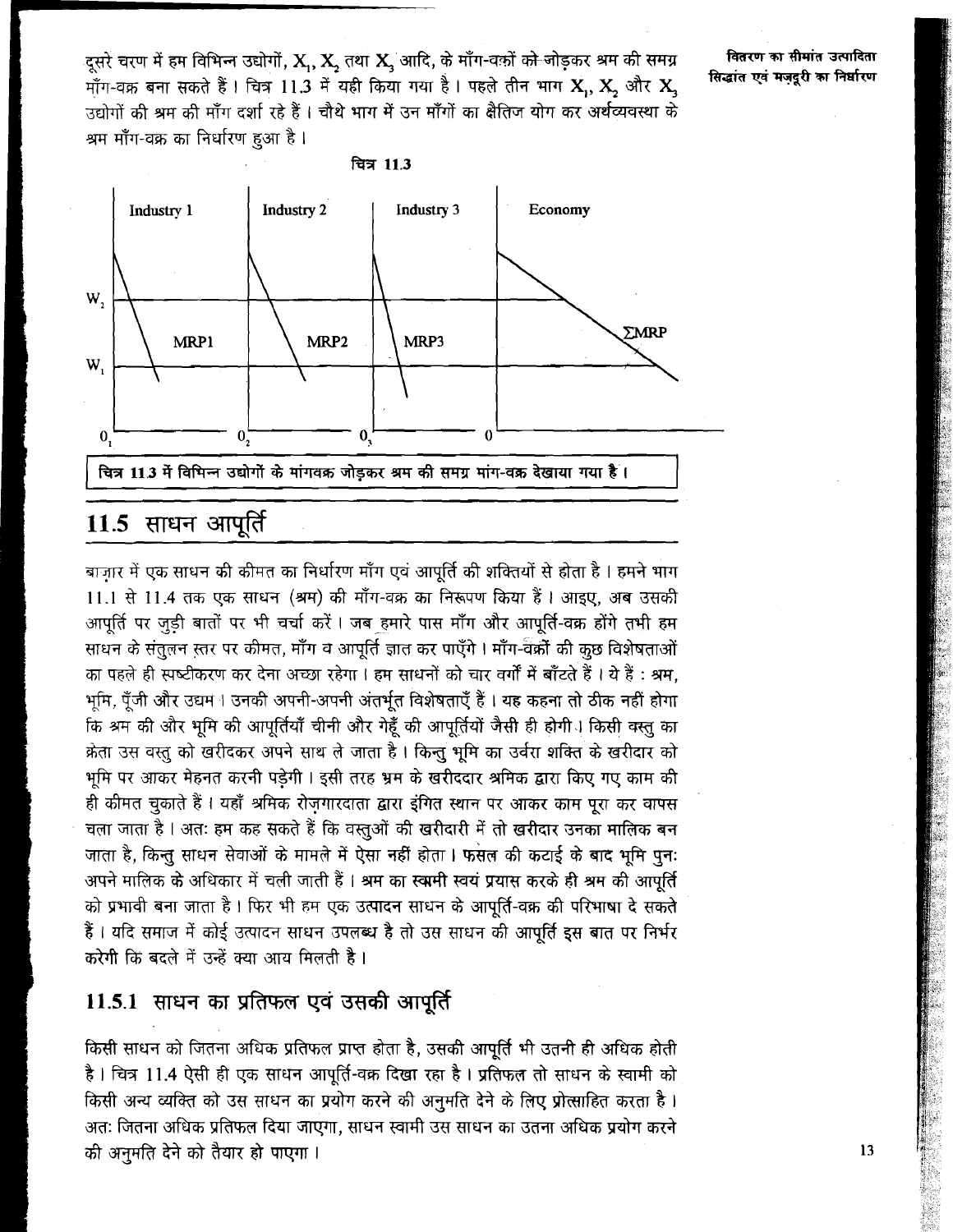



अलग-अलग साधनों के प्रतिफलों को हम पृथक-पृथक नाम देते हैं । <del>अ</del>म का प्रतिफल मज़दूरी, भूमि का लगान, पूँजी का ब्याज तो उद्यम का प्रतिफल लाभ कहा जाता है

## 11.5.2 पूर्ण उत्पाद वितरण प्रमेय (Product Exhaustion Theorem)

वितरण के सीमांत उत्पादिता सिद्धांत के अनुसार प्रत्येक साधन इकाई को उस साधन की सीमांत उत्पादिता के समान प्रतिफल मिलता है। इसका निहित अर्थ यह भी रहता है कि किसी भी साधन की सभी इकाइयों को मिलने वाले प्रतिफल एक समान रहता है। हमारे चित्र 11.1 में दिखाए गए उद्धरण को एक बार याद कीजिए। बाजार में मज़दूरी की दर 40 रुपये बताई गई थी। यह प्रतिफल अन्तिम श्रमिक की MRP के समान था। हम जानते हैं कि प्रथम श्रमिक की उत्पादन का मल्य तो 200 रुपये था, दूसरे के उत्पादन का मूल्य 160 रुपये था, आदि । सीमांत आगम उत्पाद के समान प्रतिफल का अर्थ यह कदापि नहीं होगा कि प्रत्येक इकाई को उसकी अपनी  $\mathbf{MRP}$  के समान प्रतिफल मिलता है । प्रत्येक इकाई को अपनी ही तरह की अन्तिम इकाई के सीमांत आगम उत्पाद के समान प्रतिफल मिलता है । हमने कुल आगम एवं श्रम भुगतान के बीच के अंतर को उत्पादक का आधिक्य (producer's surplus) बताया था। यह सारा आधिक्य अकेले उत्पादक को नहीं मिलता। इसी में से उसे अन्य तीन साधनों को प्रतिफल देना पडता है।

आइए इसी भाग में हम वितरण के सीमांत उत्पादिता सिद्धांत के एक अत्यंत साफ-सुथरे परिणाम पर विचार करें । यह परिणाम पैमाने के स्थिर प्रतिफलों की मान्यता पर आधारित है । आप पहले की ?f?% rn **(Cobb-Douglas)** ;nm;r **m (production function)** 3 VMi-fiT % **<sup>I</sup>** अर्थात  $Q = AL^{\alpha} K^{\beta}$  जहाँ कि  $\alpha + \beta = 1$ 

यहाँ 
$$
K = \check{Y}
$$
नी  
\nL = श्रम  
\nQ = उत्पादन  
\nA = तकनीकी (Constant)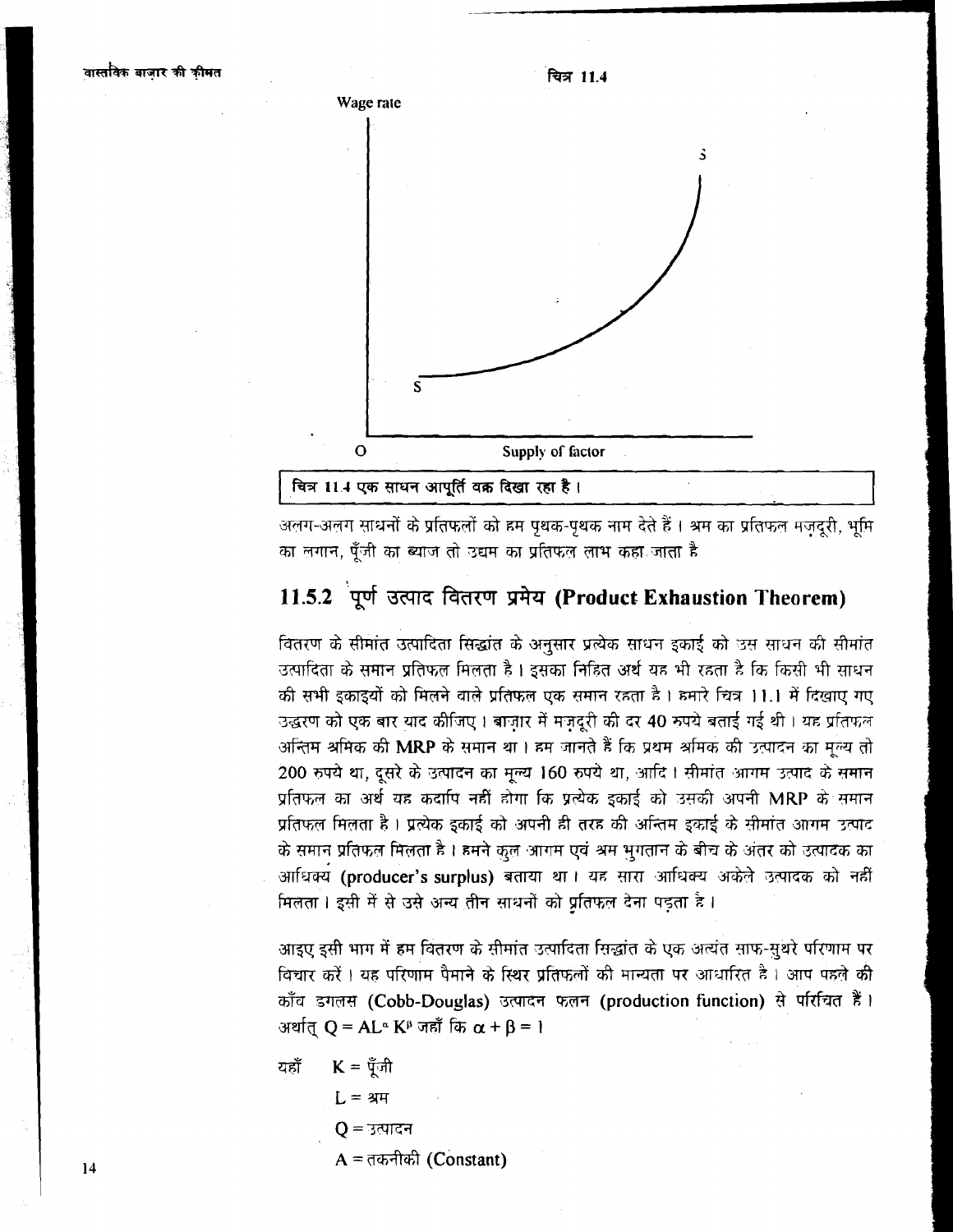ऐसे फलन में श्रम एवं पूँजी की सीमांत उत्पादिता क्रमशः MP, तथा MP, होगी। इनके मान ज्ञात करने के उद्देश्य से हम उत्पादन फलन का क्रमशः श्रम एवं पूँजी से अवकलन (differentiate) करते हैं । अतः

वितरण का सीमांत उत्पादिता सिद्धांत एवं मजदूरी का निर्धारण

 $MP_1 = \delta Q / \delta L = \alpha A L^{\alpha-1} \beta K^{\beta};$  तथा

 $MP_{K} = \delta Q / \delta K = \alpha A L^{\alpha} \beta K^{\beta-1}$ 

मज़दूरी की दर (=W) श्रम की सीमांत उत्पादिता MP, तथा पूँजी का प्रतिफल दर (=r) पूँजी की सीमांत उत्पादिता MP ह के सम्रान होगी। अतः समग्र मज़दूरी राशि MP ×L और समग्र पूँजी प्रतिफल MP × K के समान होगी।

अतः हम कह सकते हैं :

श्रम का कुल उत्पादन का अंश = L × αAL α-1K θ = αAL αK β

पूँजी का कुल उत्पादन का अंश = K × βAL K<sup>β</sup> = βAL K<sup>β</sup>;

यहाँ केवल श्रम एवं पूँजी का प्रयोग हुआ है। आइए अब इन दोनों संसाधनों के उत्पादन अंशों का योग करें:

श्रम का अंश + पूँजी का अंश  $= \alpha A L^{\alpha} K^{\beta} + \beta A L^{\alpha} K^{\beta}$  $=AL^{\alpha}K^{\beta} + (\alpha + \beta)$  $=AL^{\alpha}K^{\beta}=O$ 

हम देखते हैं इन दोनों साधनों के अंशों का कुल योग कुल उत्पादन के समान ही है। इसी कारण इस विचार को पूर्ण उत्पाद वितरण प्रमेय का नाम दिया जाता है, अर्थात् यदि प्रत्येक साधन की प्रत्येक इकाई को उस साधन की सीमांत उत्पादिता के समान प्रतिफल दिया जाए तो सारा उत्पादन पूरी तरह बँट जाता है, कुछ भी बचा नहीं रहता।

## 11.5.3 अपूर्ण वस्तू बाज़ार में साधन प्रतिफल एवं रोज़गार

अभी तक हम वस्तु एवं साधन बाज़ारों में पूर्ण प्रतियोगिता की मान्यता के आधार पर ही विचार कर रहे थे, पर, आइए अब वस्तु बाज़ार की पूर्ण प्रतियोगिता की मान्यता में ढील देकर उसके परिणामों को समझने का प्रयास करें। हम जानते हैं कि पूर्ण प्रतियोगिता में वस्तु का प्रत्येक उत्पादक बाजार कीमत को अपनाता है इससे उसका माँग-वक्र X-अक्ष के समांतर रहता है और वही वक्र कीमत, औसत आगम और सीमांत आगम-वक्र भी है। परिणामस्वरूप VMP एवं MRP वक्र भी एक-दुसरे के समान रहती हैं। हमने यही बात चित्र 11.1 में दर्शाई थी। किन्तु, यदि वस्तु बाज़ार में किसी प्रकार की अपूर्णता आ जाए तो फिर माँग-वक्र X-अक्ष के समांतर न होकर वह दाहिनी ओर ढलवा हो जाती है। फिर तो उससे जुड़ी सीमांत आगम-वक्र भी पूरी तरह उसके नीचे ही रहेगी। यह Y-अक्ष एवं औसत आगम-वक्र के मध्य में स्थित होगी। अब सीमांत आगम उत्पाद की क्या स्थिति होगी ? एक अतिरिक्त मज़दूर रखने से उत्पादन में वृद्धि होगी। उत्पादन बढ़ने पर तो सारा उत्पादन ही पहले की अपेक्षा कम कीमत पर बेचना पड़ेगा। अब कुल आगम की वृद्धि की दर पहले की अपेक्षा कम रह जाएगी। अतः अब तो VMP के स्थान पर MRP ही इस बात का निर्णय करेगी कि उस साधन का प्रयोग कहाँ तक लिया जाए। हमारा चित्र 11.5 इसी अवस्था को दर्शा रहा है।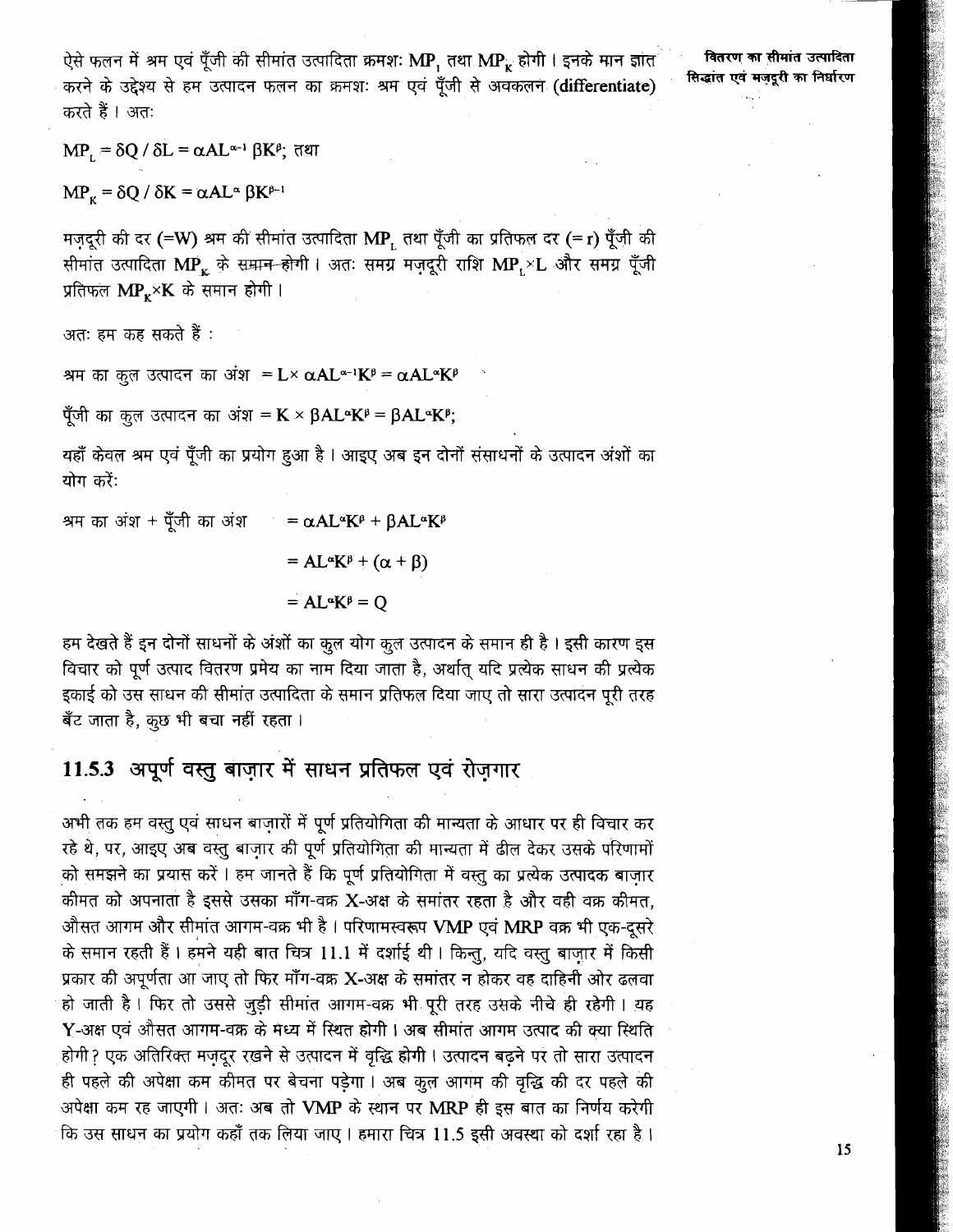

चित्र 11.5 यह दर्शाता है कि वस्तु बाज़ार की अपूर्णता के परिणामस्वरूप MRP की पूरी तरह VMP से नीचे ही रह जाती है। इसी कारण जहाँ प्रतियोगी वस्तु बाज़ार में हमारा उत्पादक OL, मात्रा में श्रम इकाइयों का प्रयोग कर रहा था वहीं वस्तु बाज़ार की अपूर्णता के कारण अब MRP के आधार पर यह निर्णय होगा कि भ्रम की कितनी इकाइयों का प्रयोग की जाएँ। इब केवल OL सम का प्रयोग होगा।

स्पष्ट है कि वस्तु बाज़ार में अपूर्णता के कारण श्रम का रोज़गार कम हो जाता है। पर, इस अपूर्णता का मज़दूरी की दर पर क्या प्रभाव होगा? एक बार फिर इसी चित्र पर ध्यान दें। यदि वस्तु बाज़ार प्रतियोगी होता तो  $\mathbf{OL}_{_{\mathbf{N}}}$  श्रमिकों को  $\mathbf{OW}_{_{\mathbf{I}}}$  दर से मज़दूरी मिलती, किन्तु अपूर्णता के कारण उन्हें OW से ही संतोष करना पड़ता है।

इस प्रकार हम पाते हैं कि वस्तु बाज़ार की अपूर्णता, जिसके पीछे श्रमिकों का कोई हाथ नहीं होता, के कारण श्रम पर दौहरी मार पड़ती है। श्रमिकों को न केवल रोजगार की तंगी अनुभव होती है बल्कि उन्हें कम मजदुरी पर भी कार्य करने को बाध्य होना पड़ता है। यह घटनाक्रम श्रम के शोषण का अभ्यास करता है यह तर्क सभी साधनों के प्रयोग एवं प्रतिफलों पर शासन रूप से लागू होता है।

नोट: साधन बाज़ार की अपूर्णताओं के प्रभावों का विश्लेषण हम अलग-अलग साधनों की कीमत निर्धारण के संदर्भ में करेंगे। श्रम के विषय में इन मुद्दों पर भाग 11.10 में विचार किया

#### वितरण के सीमांत उत्पादिता सिद्धांत की सीमाएँ 11.6

कई बार पूर्ण उत्पादन प्रमेय के आधार पर यह दावा किया जाता है कि सीमांत उत्पादिता सिद्धांत के अनुसार सारा उत्पादन पूरी तरह बाँट दिया जाता है-कुछ भी शेष नहीं बचता । अतः वितरण की यह विधि से न्यायपूर्ण भी मानी जानी चाहिए, क्योंकि कुछ शेष नहीं बचने का अर्थ होगा कि किसी का शोषण भी नहीं हुआ। पर इस प्रकार के लेखांकन को सिद्धांत की न्यायपूर्णता का आधार नहीं बनाया जा सकता। ये प्रतिफल साधनों को नहीं उनके स्वामियों का ही प्राप्त होते हैं।

यह सिद्धांत हमें किसी भी प्रकार नहीं बता पाता कि MRP के आधार पर प्रतिफल पाने वाला व्यक्ति क्या सचमुच में उस प्रतिफल को पाने का अधिकारी भी है अथवा नहीं। उदाहरणतः, मान लो कि एक एकड़ भूमि का लगान 2000 रुपये है। जिस भी किसी का उस एक एकड़ भू-खंड पर नियंत्रण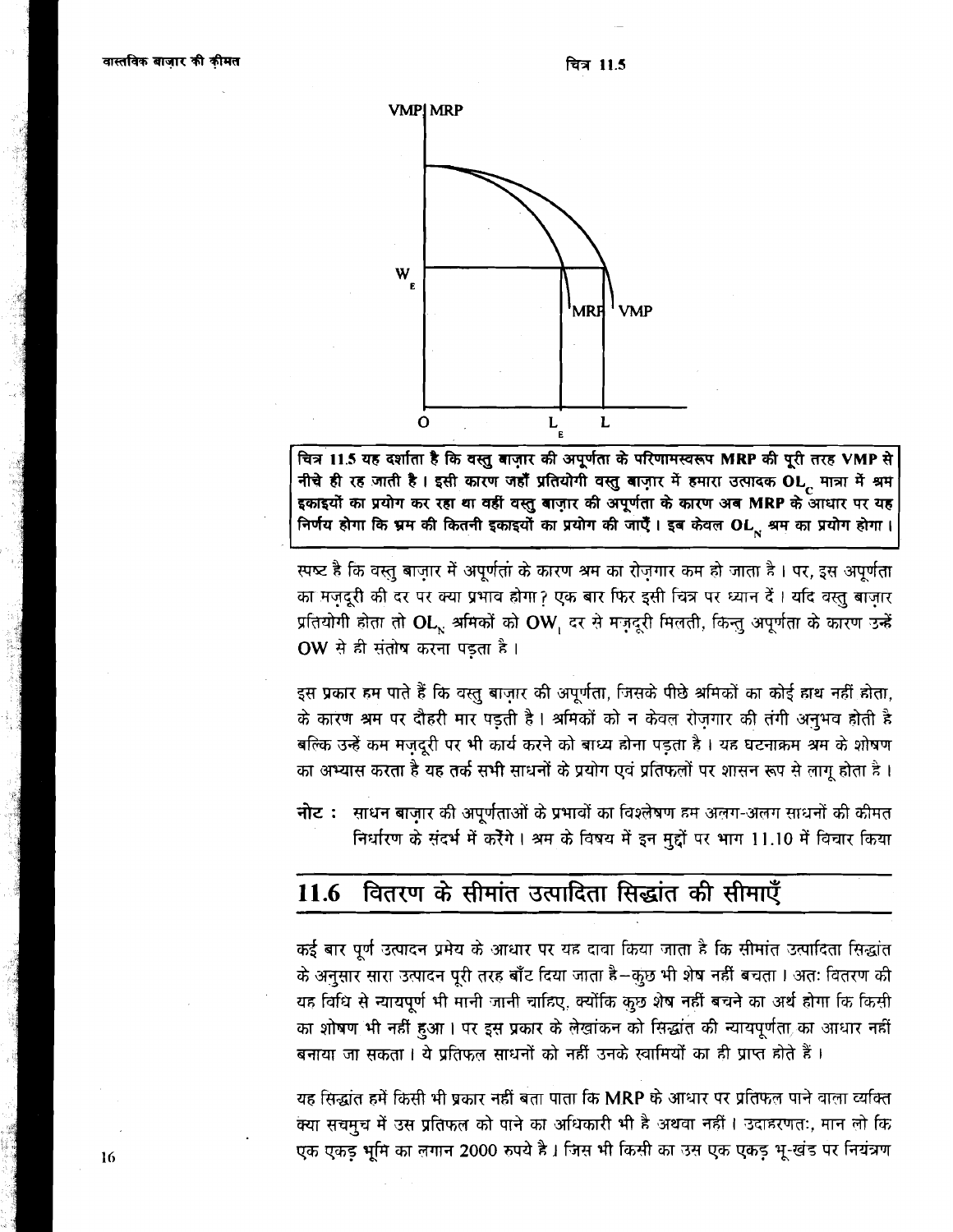होगा, उसे 2000 रुपये प्रतिफल मिल जाएगा। पर क्या वह व्यक्ति वास्तव में इस रकम को पाने ,<br>का अधिकारी हैॽ हो सकता है. उस भ्-स्वामी ने धोखाधड़ी करके उस जमीन पर कब्ज़ा किया हो, या भाड़े के गुंडों द्वारा किसी से वह भू-खंड हथियाया हो, या फिर नदी के पार की सरकारी ज़मीन पर नाजायज कब्ज़ा किया हुआ हो।

एक अन्य बात, MRP हमें यह नहीं बताती कि भूमि पर कोई व्यक्ति कितनी मेहनत कर रहा है। यहाँ तो बस  $\text{MRP} = \text{MPP} \times \text{MR}$  होता है. पर  $\text{MPP}$  इस बात पर भी निर्भर है कि कितने श्रमिक काम कर रहे हैं – जितने अधिक श्रमिक, MPP उतनी ही कम। अतः MRP भी कम रह जाएगी। इस प्रकार MRP उन श्रमिकों के प्रयास या मेहनत को भली प्रकार नहीं दिखा पाती जिन्हें इसके आधार पर मेहनताना या प्रतिफल दिया जाता है ।

यही नहीं, जैसे हमने भाग 11.5 में दिखाया था, रोजगार एवं प्रतिफल, दोनों ही वस्तु बाजार के घटनाक्रम से भी प्रभावित होते हैं । मान लो कि किसी फर्म के कर्मी बहुत मेहनत करते हैं । फर्म का व्यवसाय बहुत फलता-फूलता है और वह अपने उद्योग में कृछ शक्तिशाली बन जाती है। फिर तो इसकी औसत एवं सीमांत आगत-वक्र दाहिनी ओर ढलवा ही जाएँगे। परिणामस्वरूप, MRP अब VMP से नीचे रह जाएमी। फर्म अपेक्षाकृत कम श्रमिकों को पूर्ण प्रतियोगिता की तुलना में, कम मजदुरी पर काम देना ही लाभप्रद मानेगी। क्या श्रमिकों के पूर्ण मनोयोग से किए गए प्रयासों का यही पुरस्कार होगा? किसी भी अन्य सिद्धांत की मुख्य मान्यताएँ हैं पैमाने के स्थिर प्रतिफल, सभी बाजारों में पर्ण प्रतियोगिता और अर्थव्यवस्था में बाह्यताओं की अनुपस्थिति । किन्तु क्या आज के विश्व में ये तीनों मान्यताएँ एक साथ कहीं पूरी हो जाती हैं?

वैसे भी यह विचार प्रतिफल पाने वाले व्यक्तियों को उत्पादन में एक आगत (Input) मात्र मान लेता है। फिर बड़े बढ़ों एवं कमजोर व लाचार व्यक्तियों का क्या होगा? उनकी सीमांत उत्पादिता शुन्य प्रायः रह जाएगी- फिर तो उनकी आय भी शून्य हो जाएगी। सामाजिक उत्पादन को समाज के घटकों के बीच बाँटने की इस प्रकार की हिसाब-किताब पर आश्रित विधि को न्यायपूर्ण मानना और सामाजिक आधार पर उचित ठहरा पाना संभव नहीं है।

अतः हम निष्कर्ष के रूप में कह सकते हैं कि सीमांत उत्पादिता सिद्धांत हमें व्यवस्था की कार्यपद्धति एवं नीति निर्धारण प्रक्रिया के विषय में कुछ जानकारी अवश्य प्रदान करती है। यद्यपि इसमें कई त्रुटियाँ हैं, फिर भी जब तक वितरण का कोई अन्य बेहतर प्रतिमान विकसित नहीं हो जाता, इसका प्रयोग करते रहना ही हितकर रहेगा ।

### बोध प्रश्न 2

1) किसी साधन को काम पर रखते हुए कर्म सीमांत उत्पाद की किस अवधारणा को ध्यान में रखती है? (एक वार्क्य में बताइए)

क) यदि MRP>W तो फर्म के विस्तार से लाभ में वृद्धि/कमी आएगी।  $2)$ 

ख) यदि MRP<W तो रोज़गार में संकुचन से फर्म की हानि में कमी/वृद्धि होगी।

वितरण का सीमांत उत्पादिता सिद्धांत एवं मजदूरी का निर्धारण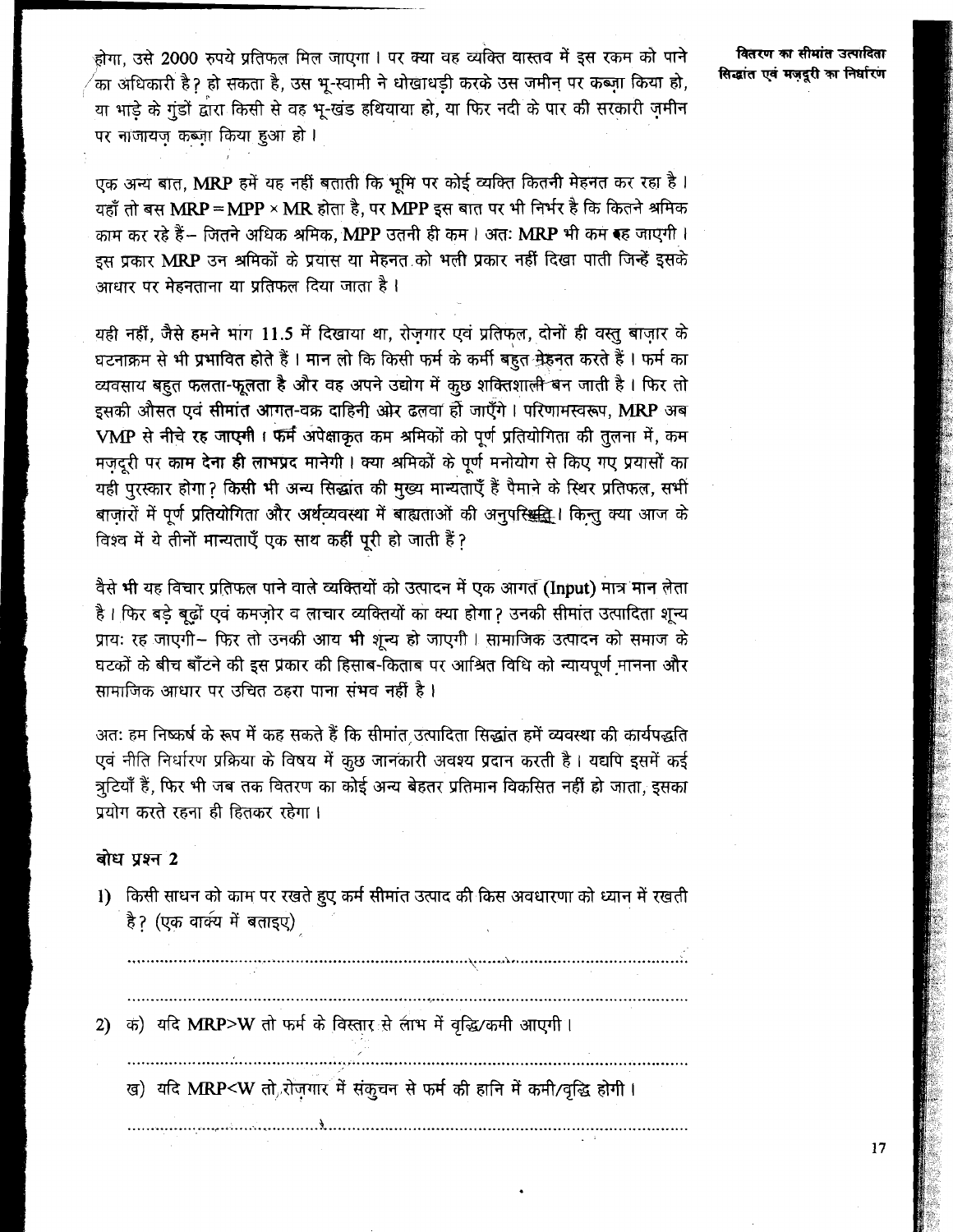3) बताइए कि ये कथन सत्य (T) है अथवा असत्य (F) :

- क) पूर्ण उत्पादन वितरण प्रमेय (Product Exhaustion Theorem) पैमाने के बढ़ते प्रतिफलों की दशा में भी मान्य होती है।
- ख) बाह्यताओं की उपस्थिति में भी पूर्ण उत्पादन वितरण प्रमेय वैध रहता है।
- फर्म की VMP इसकी श्रम के लिए माँग/आपूर्ति-वक्र बन सकती है तथा यह श्रम के 4) सीमांत/औसत उत्पाद एवं फर्म द्वारा उत्पादित वस्तु की कीमत/लागत पर निर्भर होती है। (इस वाक्य में अनुपयुक्त शब्दों की काटकर इसका तर्क संगत स्वरूप लिखें)

# 11.7 मज़दूरी निर्धारण

इस भाग में हम मंजदूरी की दर के निर्धारण पर चर्चा कर रहे हैं । इससे पहले कि हम उस संदर्भ में श्रम की माँग एवं आपूर्ति के बारे में बात करें, कुछ अवधारणाओं की परिभाषा जानना आवश्यक है:

- मज़दूरी : यह श्रम के मेहनताने का सामान्य नाम है। i)
- <mark>वेतन :</mark> दफ्तरों में कार्य करने वालों की मजदूरी को वेतन कहा जाता है । सामान्यतः मासिक  $\mathbf{ii}$ वेतन की चर्चा होती हैं. कहीं-कहीं वार्षिक वेतन की बात भी की जा सकती है।
- iv) नकद एवं वस्तु रूप : सामान्यतः मज़दूरी का भुगतान नकद होता है। किन्हीं परिस्थितियों में कुछ विशेष वर्ग के श्रमिकों को खाद्यान्न आदि के रूप में भी काम का मेहनताना दिया जा सकता है । जैसे, अकाल सहायता कार्यों में लगे श्रमिक । इसी प्रकार घरेलू नौकरों के वेतन में रोटी, कपड़ा एवं रहने की जगह भी शामिल रहती हैं।
- **कार्यानुसार मज़दूरी** : मज़दूरों को उनके काम के हिसाब से मजदूरी दी जा सकती है । यहाँ  $\mathbf{v}$ प्रत्येक मज़दूर द्वारा किए गए कार्य का पृथक मापन संभव रहता है। पर सामान्यतः कार्य की गुणवत्ता का आकलन की आवश्यकता नहीं रहती । मज़दूरों पर निगरानी रखने की आवश्यकता नहीं रहती ।
- vi) समयानुसार मज़दूरी : यहाँ मज़दूर द्वारा कार्य पर लगाए समय के अनुसार भुगतान होता है कार्य की गुणवत्ता महत्त्वपूर्ण होती है, किन्तु प्रत्येक कारीगर द्वारा किए गए कार्य का आकलन संभव नहीं होता। इसीलिए उन पर निगाह जरूरी हो जाता है।
- vii) मौद्रिक मज़दूरी : मज़दूरी के रूप में प्राप्त नकद राशि ।
- viii) वास्तविक मज़ुदूरी : मज़दूरी की क्रय शक्ति अन्ततः किसी व्यक्ति आमदनी की कसौटी उस राशि द्वारा प्राप्य वस्तुओं - सेवाओं की मात्रा ही होती है । किन्तु वास्तविक मज़दूरी में रोजगार से संबंधित कुछ अन्य सुविधाएँ (जैसे चिकित्सा, आवास, बच्चों की शिक्षा आदि) भ्री शामिल की जाती है।

### 11.7.1 श्रम एवं श्रम की आपूर्ति

श्रम पदार्थों को वस्तुओं में परिवर्तित करने के निमित्त हुआ मानवीय प्रयास ही है। यह परिवर्तन *भौतिक* हो सकता है - जैसे कपास से कपड़े का निर्माण । परिवर्तन का स्वरूप *स्थानांतरण* भी हो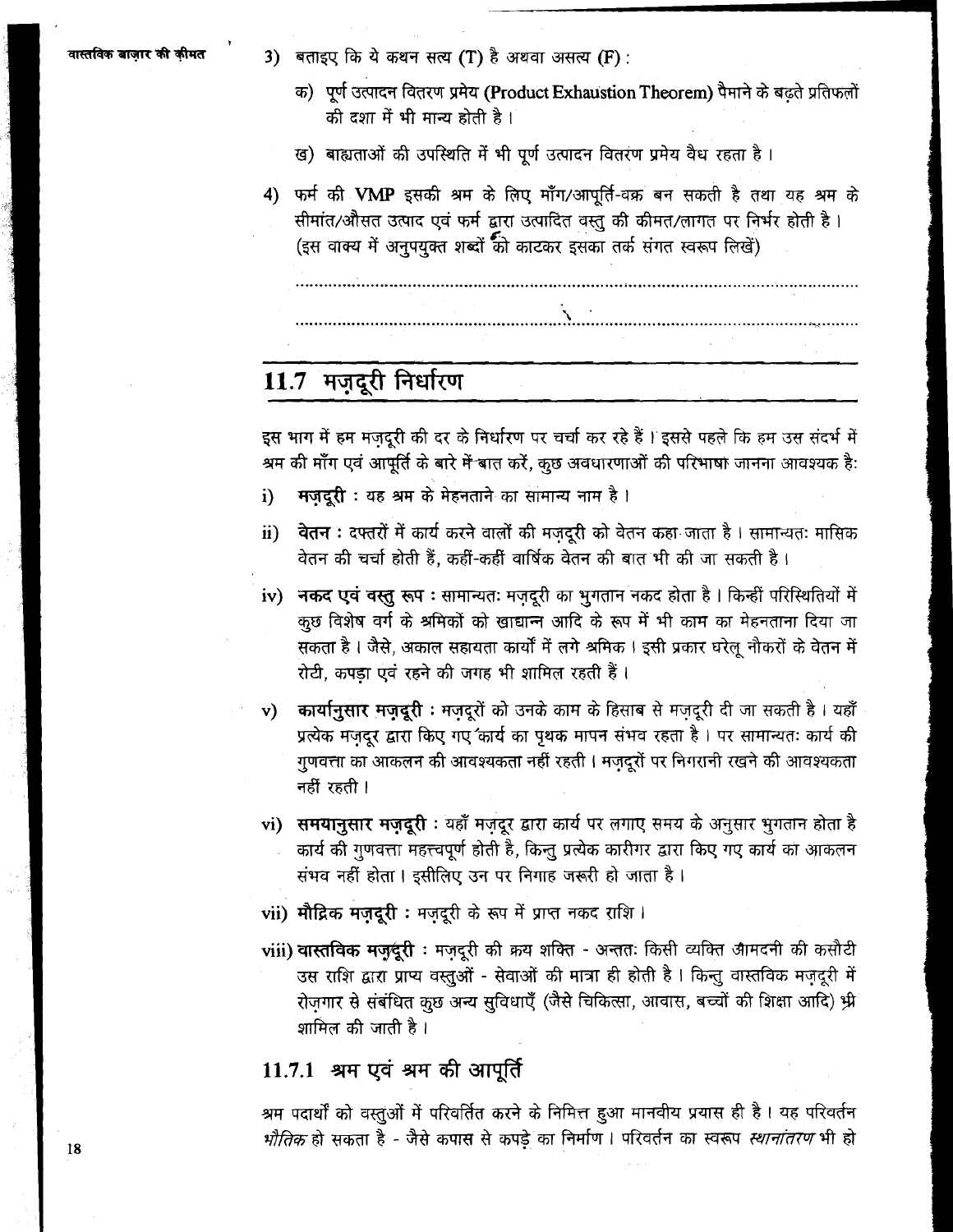सकता है जैसे कश्मीर में पैदा हुए सेब केरल के उपभोक्ताओं को सुलभ कराना । *समयांतरण* भी इसी परिवर्तन का तीसरा स्वरूप है– गर्मी में काटी गई फसलों के अनाज को म**हीनों बाद सर्दियों** में भी उपभोग के लिए सुलभ रखना इसी का उदाहरण होगा। इन तीनों प्रकार के परिवर्तनों से उपयोगिता की वद्धि होती है। इसी से इन्हें उत्पादन की क्रियाएँ कहा जाता है– इनमें बनाना, निर्माण करना, भण्डारण और परिवहन सभी कार्य सम्मिलित रहते हैं । इन कार्यों में हुए मानवीय प्रयास को ही श्रम कहा जाता है। कुछ प्रकार के श्रम के लिए भुगतान होता है पर किन्हीं श्रमों का कोई भुगतान या पारिश्रमिक नहीं चुकाया जाता– परिवार के सदस्यों द्वारा पारिवारिक व्यवसाय में हाथ बँटाने पर तो कदाचित् मजदूरी का आकलन भी नहीं होता ।

वितरण का सीमांत उत्पादिता सिद्धांत एवं मजदुरी का निर्धारण

.<br>समाज में श्रम की कुल आपूर्ति निम्न तत्त्वों पर निर्भर है :

जनसंख्या के आकार एवं आयु अनुसार विभाजन पर, और  $\cdot$ i)

्त्रमशक्ति के मापदण्ड और उसमें भागीदारी ।  $\mathbf{ii}$ 

इस प्रकार श्रम की आपूर्ति का निर्धारण जटिल सामाजिक, आर्थिक, जैवशास्त्रीय, यहाँ तक की कानूनी शक्तियाँ मिलजुल कर करती है।

#### एक व्यक्तिव्हारा श्रम की आपूर्ति 11.7.2

सामान्यतः आशा रहती है कि अधिक मज़दूरी के लालच में कोई भी व्यक्ति ज्यादा (घंटों तक) काम करने को तैयार हो जाएगा। किन्तु यह मत कई बार इस बात को अनदेखी कर देता है कि श्रमिक को श्रम की आपूर्ति करते समय स्वयं वहाँ उपस्थित रहना पडता है। अपनी कार्य क्षमता को पुनः तरोताजा करने के लिए उसे कुछ देर तक आराम की भी जरूरत होती है। अतः यह अपेक्षा करना अनुचित होगा कि कोई भी व्यक्ति दिनों-दिन चौबीसों घंटे काम करता रह सकता है।



वित्र 11.6

चित्र 11.6 दर्शाता है कि शुरू में कम मज़दूरी दर पर श्रमिक मज़दूरी में वृद्धि से उत्साहित होकर अधिक घंटों कार्य करता है। किन्तु एक अच्छी खासी मज़दूरी दर मिलने पर तो और वृद्धि होने पर वह पहले की अपेक्षा आराम को अधिक महत्त्व देने लगता है-आखिर आराम ही नहीं मिलेगा तो आदमी कमाता क्यों है? अतः वह कम काम करता है।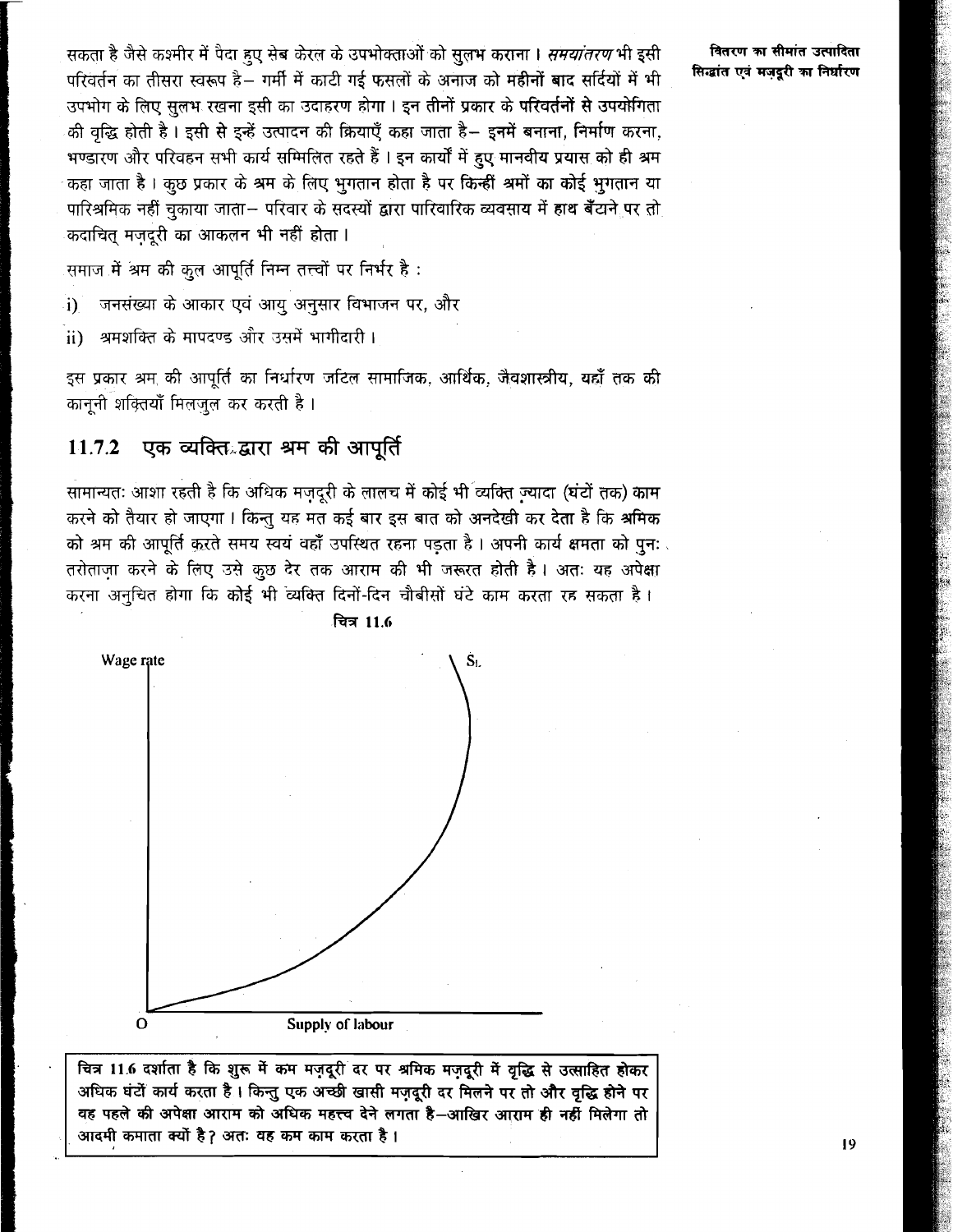<sup>वास्तविक बाज़ार की कीमत **... ... ... सामान्यत: व्यक्ति प्रतिदिन** कछ ही घंटे कार्य करता है । बाकी समय वह अपनी कार्य क्षमता को पन:</sup> जाग्रत कॅरने में लगाता है। अतः बहुत कम प्रति घंटा मजदूरी की दर की तुलना में उच्च दर श्रमिक की अपेक्षाकृत अधिक समय तक कार्य करने को प्रोत्साहित करेगी। किन्त यदि मजदरी दर पहले ही (पर्याप्त) ऊँची हो तो वही व्यक्ति मजदुरी बढने पर अधिक काम की अपेक्षा अधिक आराम को पसंद कर सकता है । आखिर इसी प्रकार तो वह अपनी मेहनत के फलों को भोग पाता है । इस कारण से व्यक्ति की श्रम आपूर्ति-वक्र किसी न किसी ऊँचे मजदुरी स्तर पर पीछे की ओर मड़ जाती हैं (चित्र 11.6)। जिस मज़दूरी दर पर यह पीछे की तरफ मुड़ता है, वह प्रत्येक मज़दूर की अपनी भौतिक एवं **मानसिक दशा पर ही निर्भर करता है।** 

## 11.7.3 श्रम की बाज़ार आपूर्ति (Market Supply of Labour)

जिस प्रकार हम किसी वस्तु की बाजार में माँग या आपूर्ति का निर्धारण करते हैं उसी प्रकार विभिन्न व्यक्तियों की श्रम आपूर्ति-वक्र के क्षैतिज योग द्वारा बाज़ार श्रम आपूर्ति ज्ञात कर सकते हैं। चित्र 11.7 में 3 मज़दूरों की श्रम आपूर्ति-वक्रों को S,, S, एवं S, द्वारा दिखाया गया है। इन्हीं का योगफल में बाजार श्रम आपर्ति दिखा रहा है।



## $11.8$  श्रम की अल्पकालीन माँग

उत्पादकों को उपभोक्ताओं की विभिन्न आवश्यकताओं को पूरा करने के लिए उत्पादन हेतु <del>अ</del>म की सेवाओं की आवश्यकता होती है। यदि उपभोक्ता वस्तु X की अधिक मात्रा की माँग करते हैं तो इसके उत्पादकों को उत्पादन वृद्धि कर अधिक लाभ कमाने का अवसर दिखाई पड़ता है । वे तत्काल (अल्पकाल में) मज़दूरों से कुछ अधिक देर तक (overtime) काम करवाकर अतिरिक्त बाज़ार माँग को परा करने का प्रयास करेंगे। (यदि बाजार में वह माँग वृद्धि स्थायी स्वरूप धारण कर ले, तो वे अपनी उत्पादन क्षमता बढाने—नयी मशीनें आदि लगाने का विचार भी कर सकते हैं, पर यह तो दीर्घकाल में ही संभव होगा)। दूसरी ओर यदि किसी उद्योग के उत्पादन की माँग में कुछ कमी आती है तो उत्पादक कुछ अस्थायी मज़दूरों की छँटनी कर सकते हैं— कम से कम अधिक देर तक (overtime) काम तो अवश्य बंद हो जाएगा। दोनों ही अवस्थाओं में बाज़ार में वस्तुओं की माँग की दशाओं से ही <del>श्र</del>म की माँग के स्तर का निर्धारण होता है । इसी कारण हम कहते हैं कि <del>श्र</del>म की (overtime) काम ता अवश्य बद हा जाएगा । दाना <del>।</del><br>की दशाओं से ही श्रम की माँग के स्तर का निर्धारण हो<br>माँग तो व्युत्पन्न माँग (derived demand) होती है ।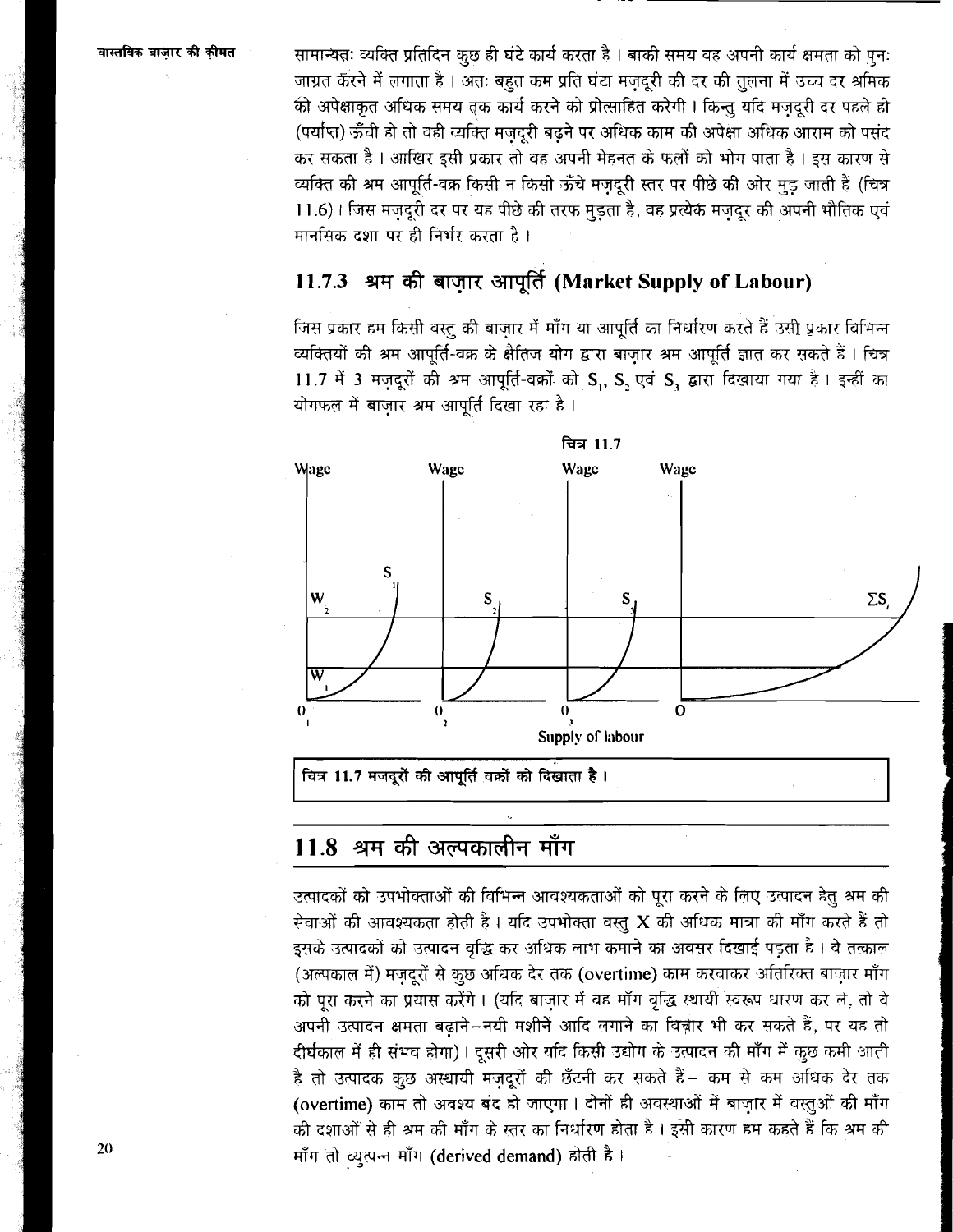एक उत्पादक उतने ही श्रमिकों को काम पर लगाता है जो उसकी लागत की अपेक्षा कुल आगम में अधिक वृद्धि करते हैं । आप जानते ही हैं कि इस प्रकार की आगम वृद्धि को हमने पहले ही सीमांत आगम उत्पाद (MRP) का नाम दे रखा है। इसी प्रकार लागत वृद्धि को सीमांत मज़दूरी लागत (Marginal Wage Cost-MWC) कहा जाता है। हमारा सीमांत उत्पादिता सिद्धांत बताता है कि उत्पादक तब तक और श्रमिकों को काम देता रहेगा जब तक कि MRP का आकार MWC से अधिक रहता है। उसके संतलन का निर्धारण MRP एवं MWC की समानता से होता है यथा:  $MRP = MWC$ 

हम जानते ही हैं कि MRP श्रम की सीमांत भौतिक उत्पादिता एवं वस्तु बाजार में सीमांत आगम पर निर्भर करती है (देखे भाग 11.4)

यदि श्रम बाजार में पूर्ण प्रतियोगिता हो तो हमारा उत्पादक जितने श्रमिकों को चाहे बाजार मजदूरी दर पर काम पर रख सकता है। अतः MWC बाजार मजदरी दर W के समान होगी। इसी से हम कहते हैं कि उत्पादक का संतुलन तभी होता जबकि पर  $\mathbf{MRP} = \mathbf{W}$ 

यदि MRP > W हो तो उत्पादक और अधिक मज़दूर लगाकर और ज्यादा मुनाफा कमा सकता है। यदि MRP < W तो वह मजदुर घटाकर अपना घाटा कम कर पाएगा। जब MRP = W हो तो वह इस बिन्दु से दूर हटना अपने हितों के अनुकल नहीं पाता। इस तरह से नीचे की ढलवां MRP वक्र की श्रम की माँग-वक्र का रूप धारण कर लेती है। यह दर्शाती है कि अगर मजदुरी दर अधिक हो तो श्रम की माँग कम की जाएगी। दूसरी ओर मज़दूरी गिरने पर उत्पादक अधिक श्रमिकों को काम पर रखना चाहेंगे ।

अन्य साधनों की मात्रा स्थिर रख अधिकारिक श्रम के प्रयोग के कारण उसकी सीमांत भौतिक उत्पादिता में कमी आने लगती है । इसी कारण MPP के साथ-साथ MRP भी दाहिनी ओर ढलवा हो जाती है। इसका कारण साधन के हासमान प्रतिफल को ही माना जा सकता है। अत:. जैसे-जैसे MPP कम होती है, MRP = MPP × MR भी कम होने लगती है।

यदि वस्तु बाजार में कोई अपूर्णता हो, फिर तो MR भी स्थिर नहीं रह पाता । MR वक्र भी हासमान AR वक्र से नीचे रहने लगता है। फिर तो MRP = MPP × MR और भी तेज़ी से नीचे गिरने लगती हैं ।

#### श्रम बाज़ार : एक फर्म की श्रम की माँग से श्रम की बाज़ार माँग का 11.8.1 निर्धारण

बाज़ार में श्रम की कुल माँग अथवा बाज़ार माँग का निर्धारण भाग 11.4.3 में वर्णित विधि से हो जाता है, अर्थात् विभिन्न फर्मों की माँगों को जोड़कर हम श्रम की बाजार माँग ज्ञात कर सकते हैं। षर हमें एक तथ्य का प्रावधान करना होगा : जैसे मजदुरी दर में कमी आती है, सभी फर्में अधिक श्रमिकों को काम पर लगाना चाहती हैं। इस बढे हुए रोजगार के फलस्वरूप उत्पादन में व्यापक वृद्धि होगी। यद्यपि पूर्ण प्रतियोगिता में कोई भी उत्पादक व्यक्तिगत रूप से बाजार माँग पर चाहे जितना उत्पादन बेच सकता है पर जब सभी उत्पादक ज्यादा माल बेचना चाहेंगे तो बाजार आपूर्ति-वक्र बाहर की ओर खिसक जाएगी। इसके कारण बाजार कीमत घट जाएगी। अतः उत्पादन में वृद्धि सभी उत्पादकों को पहले से कम कीमत पर अपना माल बेचने को बाध्य कर देती है।  $\overrightarrow{MRP} = \overrightarrow{MPP} \times \overrightarrow{MR}$  तेज़ी से गिरने लगती हैं। इस कारण किसी भी उद्योग की श्रम के लिए माँग-वक्र उसकी घटक फर्मों की माँग-वक्रों के क्षैतिज योग की अपेक्षा कहीं अधिक तीखे ढाल वाली होगी ।

वितरण का सीमांत उत्पादिता सिद्धांत एवं मजदूरी का निर्धारण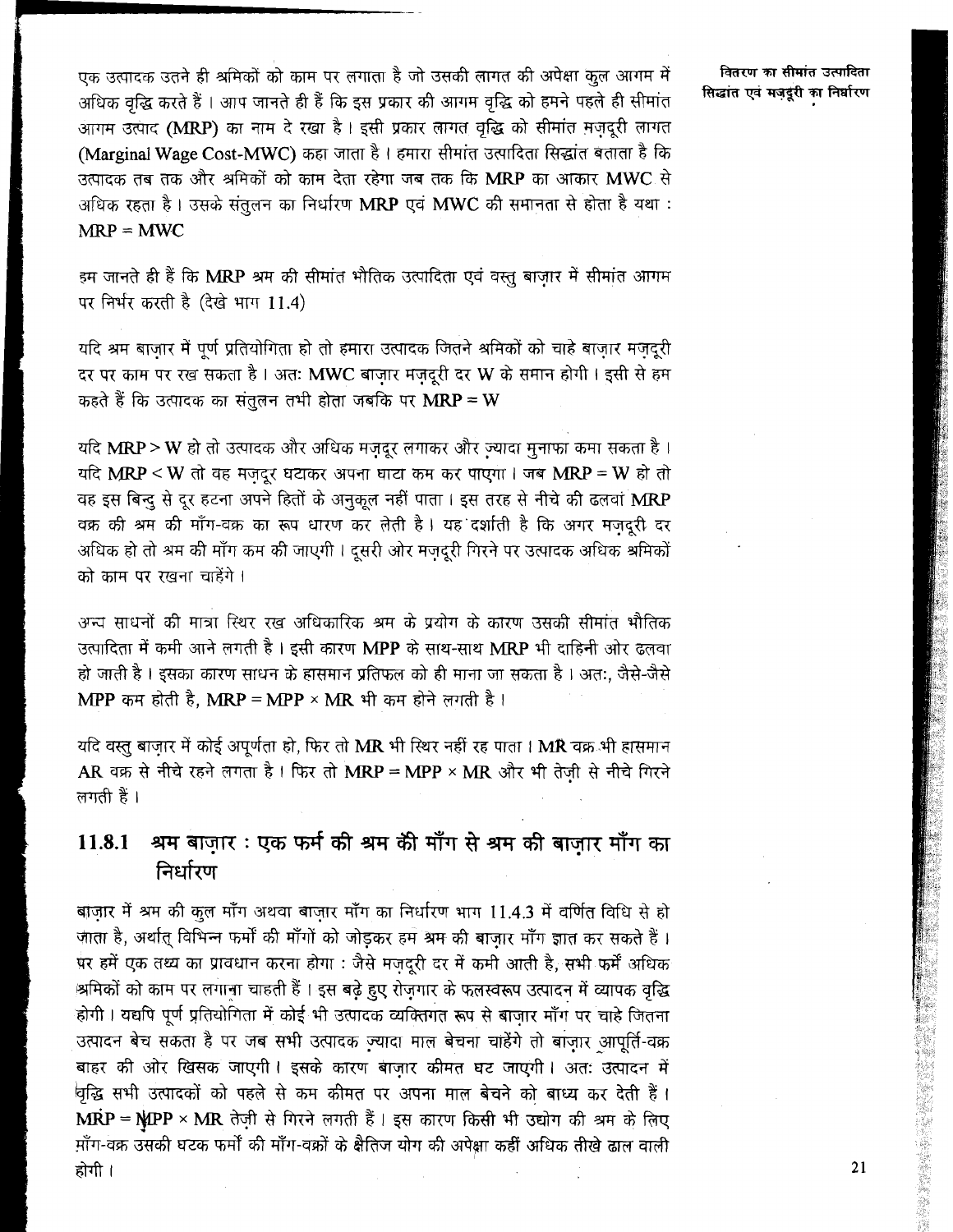## $11.8.2$  श्रम की माँग की लोचशीलता

श्रम की माँग की मज़दूरी की दर के प्रति संवदेनशीलता ही श्रम की माँग की लोच कहलाती है।

उपभोक्ता की किसी वस्तु के लिए माँग की भाँति ही यदि E>1 तो हम श्रम की माँग को लोचशील कहते हैं। यदि E < 1 तो हम इसे लोचशील कहेंगे।

यदि श्रम की माँग की लोच एक (इकाई) हो तो फिर कुल मज़दूरी (Wage Bill) स्थिर रहती है।  $E > 1$  होने पर मज़दूरी दर में गिरावट से कुल मज़दूरी में वृद्धि होती हैं जबकि  $E < 1$  होने पर मज़दूरी दर में गिरावट के साथ-साथ कुल मज़दूरी कम हो जाती है।

# 11.9 माँग एवं आपूर्ति : बाज़ार संतुलन

### 11.9.1 उत्पाद एवं श्रम, दोनों ही बाज़ारों में पूर्ण प्रतियोगिता

श्रम सेवाओं के क्रेता एवं विक्रेता मिलकर श्रम बाज़ार की रचना करते हैं। श्रम के माँग एवं आपूर्ति-वक्र मिलकर बाजार के संतुलन का निर्धारण करते हैं। हमने भाग 11.7.3 में श्रम की आपूर्ति-वक्र का निर्धारण किया है। भाग 11.8.1 में हमने दाहिनी ओर ढलवा श्रम का माँग-वक्र प्राप्त किया हैं। हम चित्र 11.8 में माँग एवं आपूर्ति को एक साथ ले आए हैं। ये बिन्दू E पर एक-दूसरे को काटते हैं । अतः OW मज़दूरी दर पर श्रम की मात्रा OL का क्रय-विक्रय होता है। इसी बाज़ार मज़दूरी दर के आधार पर विभिन्न उत्पादक अपने-अपने MRP को MWC के समान कर अपने उत्पादन एवं रोजगार का निर्धारण कर सकते हैं, जैसा कि हमने भाग 11.8 में उल्लेख किया है।



चित्र 11.8 माँग एवं आपूर्ति के संतुलन दिखाता है। अतः OW मज़दूरी दर पर श्रम की मात्रा OL में निर्धारण होता है।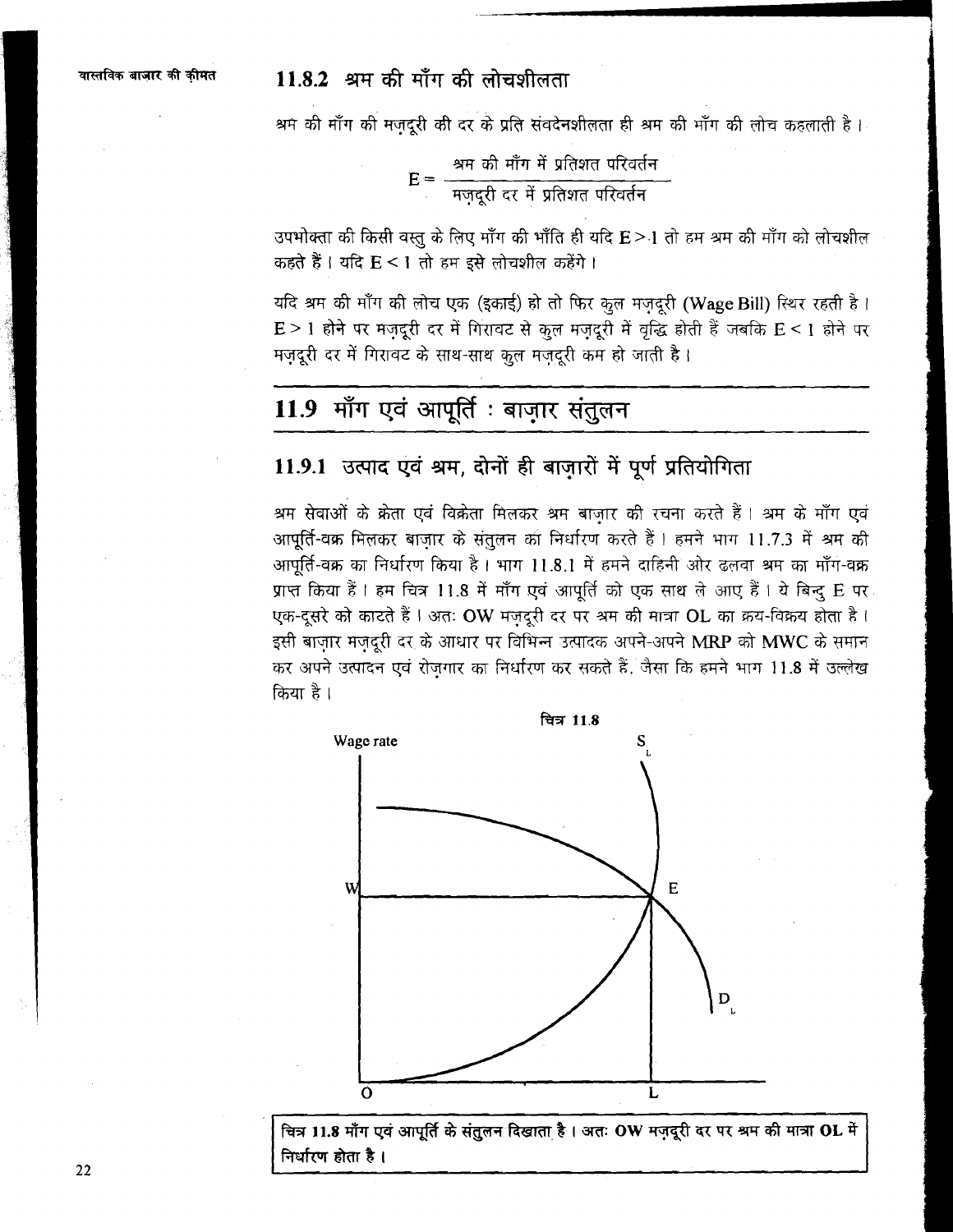यह ध्यान रहे कि हम अभी तक श्रम बाज़ार के बारे में पूर्ण प्रतियोगिता की पूर्व धारणा किए हुए हैं ।<br>्प्रश्न यह उठता है कि यदि श्रम बाज़ार पूर्ण प्रतियोगिता की कसौटी पर खरा नहीं उतरे तो उसका<br>क्या परिणाम होगा ? फिर, श्रम बाज़ा पर हम भाग 11.10 में विचार करेंगे।

वितरण का सीमांत उत्पादिता सिद्धांत एवं मज़दूरी का निर्धारण

## बोध प्रश्न 3

| 1) | आय प्रभाव से घंटों में श्रम की आपूर्ति बढ़ती/घटती है । जबकि प्रतिस्थापन प्रभाव से कार्य के<br>घंटे बढ़ते/घटते हैं। |
|----|--------------------------------------------------------------------------------------------------------------------|
|    |                                                                                                                    |
|    |                                                                                                                    |
| 2) | मज़दूरी वृद्धि का कुल प्रभाव निर्भर हैं :                                                                          |
|    | क)<br>आय प्रभाव पर,                                                                                                |
|    | प्रतिस्थापन के प्रभाव पर, या<br>ख)                                                                                 |
|    | आय एवं प्रतिस्थापन प्रभावों के सापेक्ष महत्त्व पर।<br>ग)                                                           |
|    |                                                                                                                    |
|    |                                                                                                                    |
| 3) | व्यक्तिगत श्रम आपूर्ति-वक्र की पीछे की ओर ढलवाँ होता है। क्यों ? 50 शब्दों में व्याख्या<br>करें ।                  |
|    |                                                                                                                    |
|    |                                                                                                                    |
|    |                                                                                                                    |
|    |                                                                                                                    |
|    |                                                                                                                    |
|    |                                                                                                                    |
| 4) | एक वाक्य में सीमांत मज़दूरी लागत का विचार समझाइए।                                                                  |
|    |                                                                                                                    |
|    |                                                                                                                    |
|    |                                                                                                                    |
|    |                                                                                                                    |
|    | $\sim$                                                                                                             |
|    |                                                                                                                    |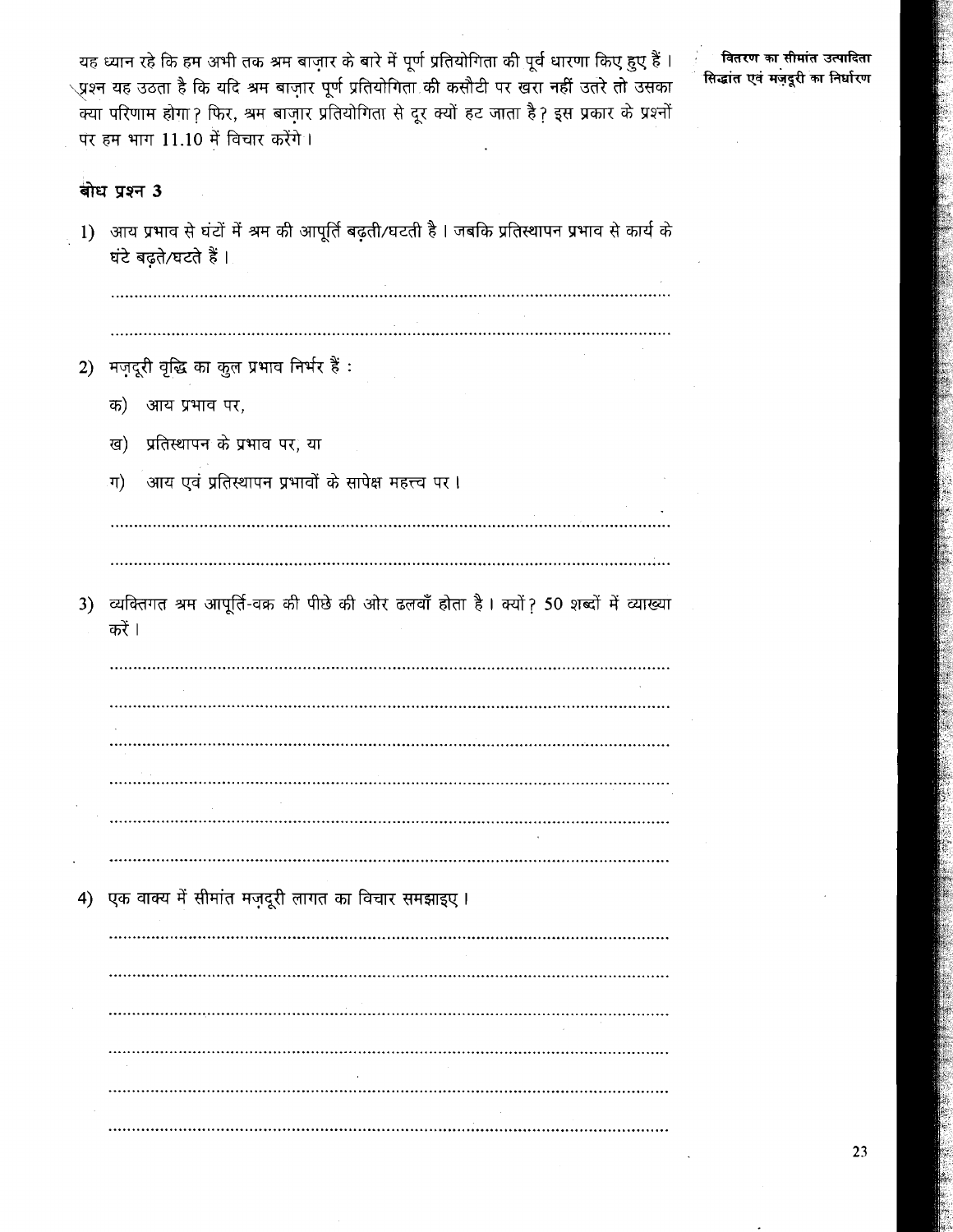5) कृल मजदूरी में परिवर्तन क्या होगा, यदि मजदुरी में वृद्धि हो जाए यथा :

| क) श्रम की माँग बेलोच हो ? |  |
|----------------------------|--|
|----------------------------|--|

ख) श्रम की माँग लोचशील हो? श्रम की माँग की लोच एकिक (unit elasicity) हो? ग)

# 11.10 बाज़ार की अपूर्णताएँ तथा मज़दूरी की दर

बाज़ार में कई प्रकार की मज़दूरी हो सकी हैं:

- 1) संभव है कि वस्तु बाजार में अपूर्णता हो अर्थात् हमारा उत्पादक अन्यथा स्पर्धी उत्पादकों में <u>से एक न होकर अपनी अलग पहचान रखता हो ।</u>
- 2) श्रम बाज़ार में भी अपूर्णताएँ संभव हैं । इसके कई स्रोत हो सकते हैं : हम जानते हैं कि आज का उत्पादक 19वीं सदी के छोटे से रीजगारदाता जैसा नहीं है। अतिविशाल वित्तीय संसाधनों पर नियंत्रण और बड़े पैमाने पर उत्पादन करने वाला व्यक्ति संभवतः किसी क्षेत्र में एकमात्र रोज़गारदाता ही हो या फ़िर गिने-चुने रोज़गारदाताओं में से एक हो । अतः बाज़ार में उसकी शक्ति किसी एक रोजगार की तलाश कर रहे मजदूर की तुलना में बहुत ही अधिक होगी।

रोजगारदाताओं की बाजार नियंत्रण शकित का सामना करने के ध्येय से ही श्रमिक संघों का गठन हुआ है। इन संघों की उपस्थिति बाज़ार में कूछ दूसरी तरह की अपूर्णताओं का कारण बन जाती है।

इस भाग में हम इन सभी संभावनाओं और इनके रोज़गार एवं मज़दूरी की दर के स्तर पर प्रभावों का विवेचन करेंगे ।

# 11.10.1 वस्तु बाज़ार की अपूर्णताएँ

बाजार शक्ति होते हुए भी एक उत्पादक बाजार कीमत पर मनमानी मात्रा में माल नहीं बेच पाता– ज़्यादा माल बेचने के लिए उसे कीमत घटानी ही पड़ती है। अतः उसके उत्पाद की माँग-वक्र दाहिनी ओर ढलवा हो जाती है और अधिक श्रमिकों को रखने से उत्पादन में बढोतरी भी अवश्य होती है। उत्पादक को अब बड़ी विलक्षण स्थिति का सामना करना पड़ता है– उसे न केवल अतिरिक्त उत्पादन के लिए कम कीमत स्वीकार करनी होगी बल्कि उसका सारा उत्पादन ही कम कीमत पर बिक पाता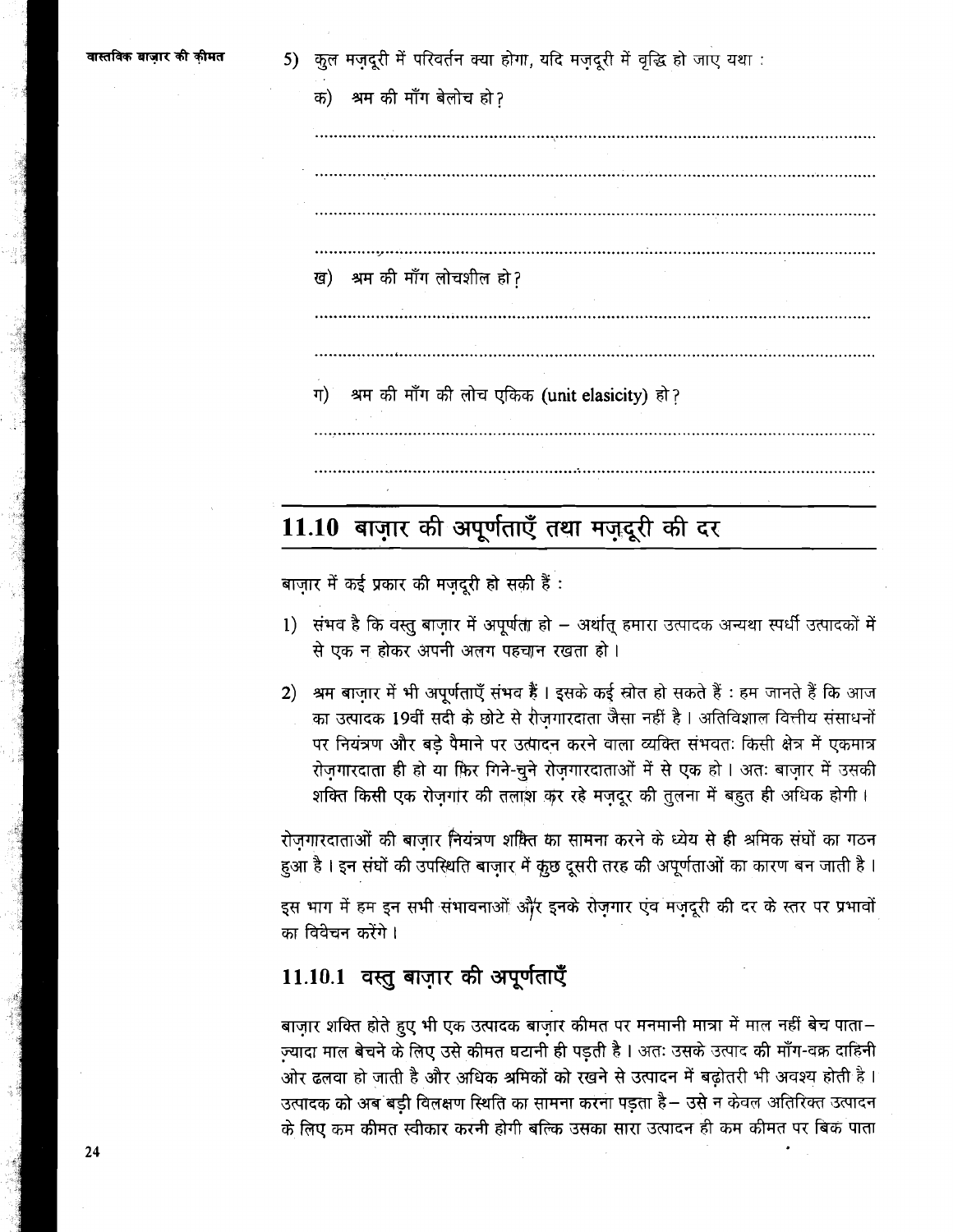है। अतः उसके लिए निर्णय प्रक्रिया की दृष्टि से VMP पूरी तरह अनुपयोगी हो जाती है। उसे अब MRP के आधार पर निर्णय लेने पडते हैं। अतः उसकी श्रम की माँग का VMP से नहीं बल्कि MRP से ही पता चलता है। यह MRP वक्र VMP से नीचे ही रहती हैं। अतः, बाजार मजदूरी पर वह, चित्र 11.5 में दर्शाए अनुसार, अपेक्षाकृत कम मजदुरों को रखेगा। आपको ध्यान होगा कि पूर्ण प्रतियोगिता में तो OW मज़दूरी पर OL, श्रमिकों को काम मिलता किन्तु MRP के VMP नीचे चले जाने के कारण फर्म इस मज़दूरी दर पर केवल OL, व्यक्तियों को काम दे पाती हैं।

अतः वस्तु बाजार में एकाधिकारिक उत्पादक किसी प्रतियोगी उत्पादक की तुलना में कम लोगों को काम प्रदान करेगा ।

#### श्रम बाजार अपूर्णताएँ 11.10.2

### क) श्रमिक संघ

श्रमिकों के संगठन बेहतर कार्यदशाओं के लिए प्रयास करते हैं। वे अपने सदस्यों को ज्यादा मजदरी एवं अन्य सुविधाएँ दिलाने की कोशिश करते हैं। इस निमित्त वे नियोजकों को श्रम आपूर्ति पर अंकृश लगाने का प्रयास करते हैं। कहीं-कहीं वे सीमित भर्ती नीति (closed shop recruitment policv) मनवाने में भी सफल हो जाते हैं- अर्थात् फर्म में उत्पन्न खाली स्थान श्रमिक संघ के सदस्यों या उनके परिवारों में से ही भरे जाएँगे।

श्रमिक संघों के ये प्रयास उस समय अधिक सफल रहते हैं जबकि श्रम की माँग-वक्र के पीछे की ओर मुड़ते हुए भाग को काट रही हो।

### ख) एक नियोजक (Monopolistic Employer)

जब बाज़ार में केवल एक ही नियोजक फर्म हो तो उसकी शक्ति बहुत बढ़ जाती है। मज़दूरों को वही स्वीकार करना पड जाता है जो कुछ वह फर्म दे रही हो । यहाँ तो मजदरी की दर एवं रोजगार का स्तर दोनों ही कम रहते हैं।

#### द्विपक्षीय एकाधिकार (Bilateral Monopolies) ग)

इस अवस्था में तो एकमात्र नियोजक का सामना संगठित श्रमिक संघ से हो जाता है। फर्म रोजगार एवं मजदूरी को यथासंभव न्यूनतम रखना चाहती है, तो श्रमिक संघ मजदूरी स्तर को अधिकतम स्तर तक ले जाने का प्रयास करता है। अन्ततः, फर्म एवं संघ की सौदेबाजी की क्षमता एवं कृशलता द्वारा ही संतुलन का निर्धारण हो पाता है। इन दशाओं में मज़दूरी दर कोई निश्चित दर नहीं रहती। यह श्रमिकों को स्वीकार्य न्यूनतम तथा उत्पादकों की इच्छित अधिकतम के बीच कहीं भी हो सकती है।

## 11.10.3 सरकारी हस्तक्षेप

कई बार सरकार भी श्रम बाज़ार में हस्तक्षेप करती है। यह किसी न्यूनतम मज़दूरी का निर्धारण कर .<br>देती है। सभी फर्में कम से कम उतना भुगतान अवश्य करने को बाध्य हो जाती हैं। यह न्यूनतम मज़दूरी तभी श्रमिकों को लाभ पहुँचा पाती है जबकि यह बाज़ार दर से ऊँची हो, और इसके कारण बड़े पैमाने पर मज़दूरों को निकालना शुरू न हो जाए।

सरकारी हस्तक्षेप का दुसरा स्वरूप आंदर्श नियोजक का हो सकता है। सार्वजनिक क्षेत्र में श्रमिकों को उपलब्ध मज़दूरी एवं अन्य सुविधाएँ धीरे-धीरे सारी अर्थव्यवस्था का मानक बन जाती हैं।

वितरण का सीमांत उत्पादिता सिद्धांत एवं मजदुरी का निर्धारण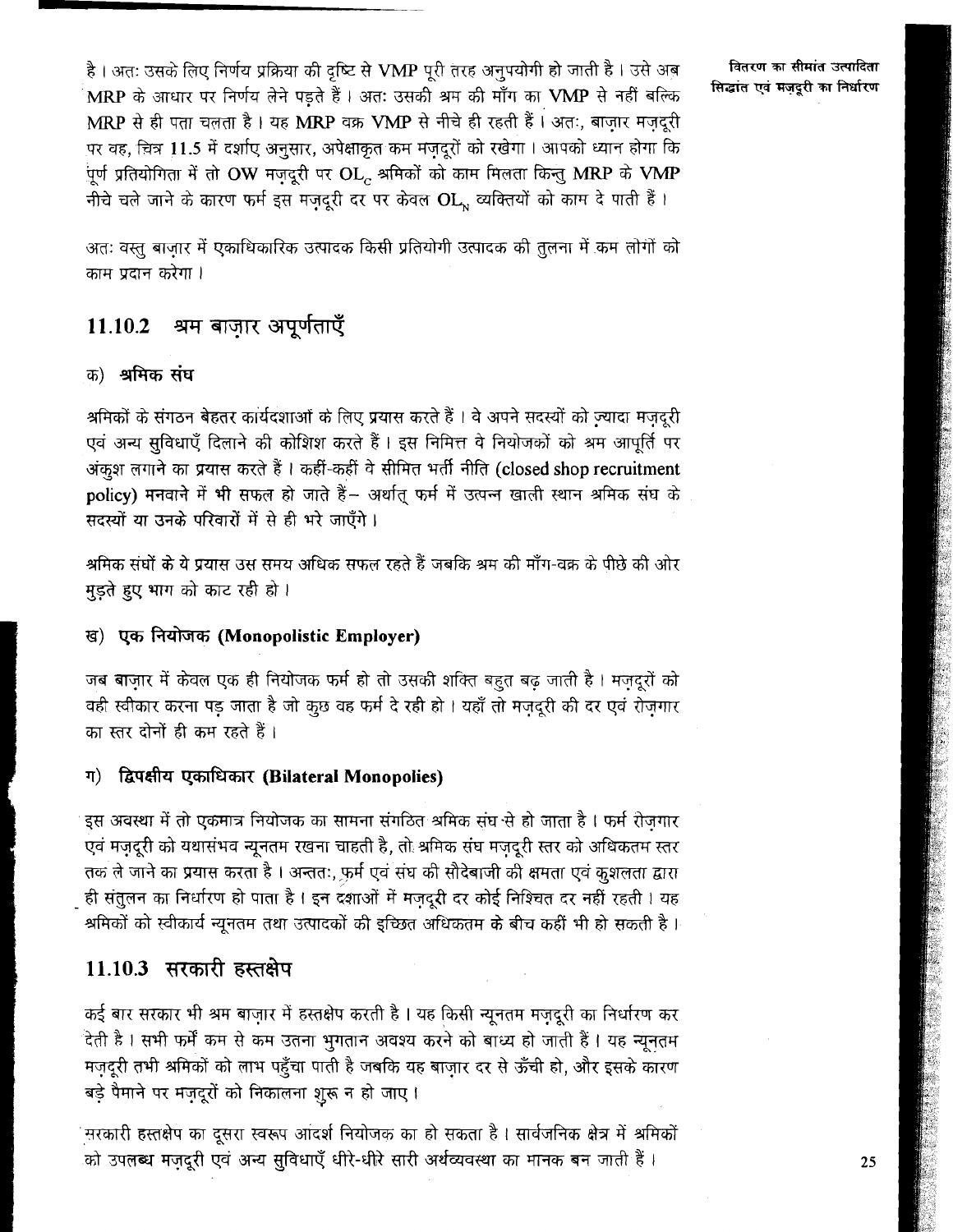# 11.11 बाज़ार में अनेक प्रकार की मज़दूरी दरें क्यों प्रचलित होती हैं?

अभी तक हम मजदूरी की दर निर्धारण की कुछ इस प्रकार बात करते हैं जैसे सारी अर्थव्यवस्था में एक ही दर होनी चाहिए। किन्तु कोई भी व्यक्ति सहज ही देख सकता है कि व्यवहार में तो बाजार में अनेक संख्या में मज़दूरी दरें प्रचलित होती हैं। इन दरों में अंतर छोटे-मोटे नहीं होते बल्कि बहुत ही भारी होते हैं। इन अंतरों की व्याख्या कैसे हो पाएगी? हम कह सकते हैं कि मजदूरी दरों में अंतर निम्न कारणों से हो सकते हैं:

1) कार्यों में विषमताएँ होती हैं;

2) अमिकों में विषमताएँ होती हैं:

जानकारी अपूर्ण और महँगी होती है;  $3)$ 

श्रम-गतिशीलता में रुकावटें होती हैं और स्थापना लागतें बहुत अधिक हैं ।  $\vert 4 \rangle$ 

कई बार हम मज़दूरी की दरों के अंतरों को मानवीय पूँजी की गुणवत्ता के आधार पर समझाते हैं :

श्रमिकों की योग्यताओं में अंतर होते हैं– इसी कारण उन्हें अलग-अलग आय प्राप्त होती है,  $i)$ 

- ii) कुछ व्यक्ति अपनी पारिवारिक पृष्ठभूमि के आधार पर अधिक कमा पाने में सफल रहते हैं : किसी अमीर के बेटे-बेटी सहज ही उच्च तकनीकी शिक्षा पा सकते हैं: जबकि अति योग्य पर गरीब माँ-बाप की संतान को घर चलाने के लिए माँ-बाप की सहायता के नाम पर अध्ययन ही छोड़ देना पडता है;
- iii) कुछ लोग जोखिम उठाने को तत्पर रहते हैं– कई मामलों में उन्हें इसका समुचित पुरस्कार भी मिल जाता है ।

्हम इस बात को एक बार फिर जोर देकर दोहराना चाहते हैं कि किसी सीमा तक तो श्रमिक संघ मज़दूरी की दर को बढ़वा पाने में सफल हो जाते हैं, किन्तु यह वृद्धि केवल उन संघों के सदस्यों को ही लाभान्वित कर पाती है। ये संघ अर्थव्यवस्था के संगठित क्षेत्र तक ही सीमित हैं। इससे कहीं अधिक विशाल असंगठित क्षेत्र, जहाँ श्रम संघों का गठन इतना सहज नहीं होता, साझी सौदेबाजी द्वारा निर्धारित वृद्धि की संभावनाओं से वंचित रह जाता है।

#### बोध प्रश्न 4

1) "वस्तु बाज़ार में एकाधिकारी शक्ति प्राप्त उत्पादक अधिक/कम श्रमिकों को काम देता है''-क्यों ? 50 शब्दों में स्पष्ट कीजिए।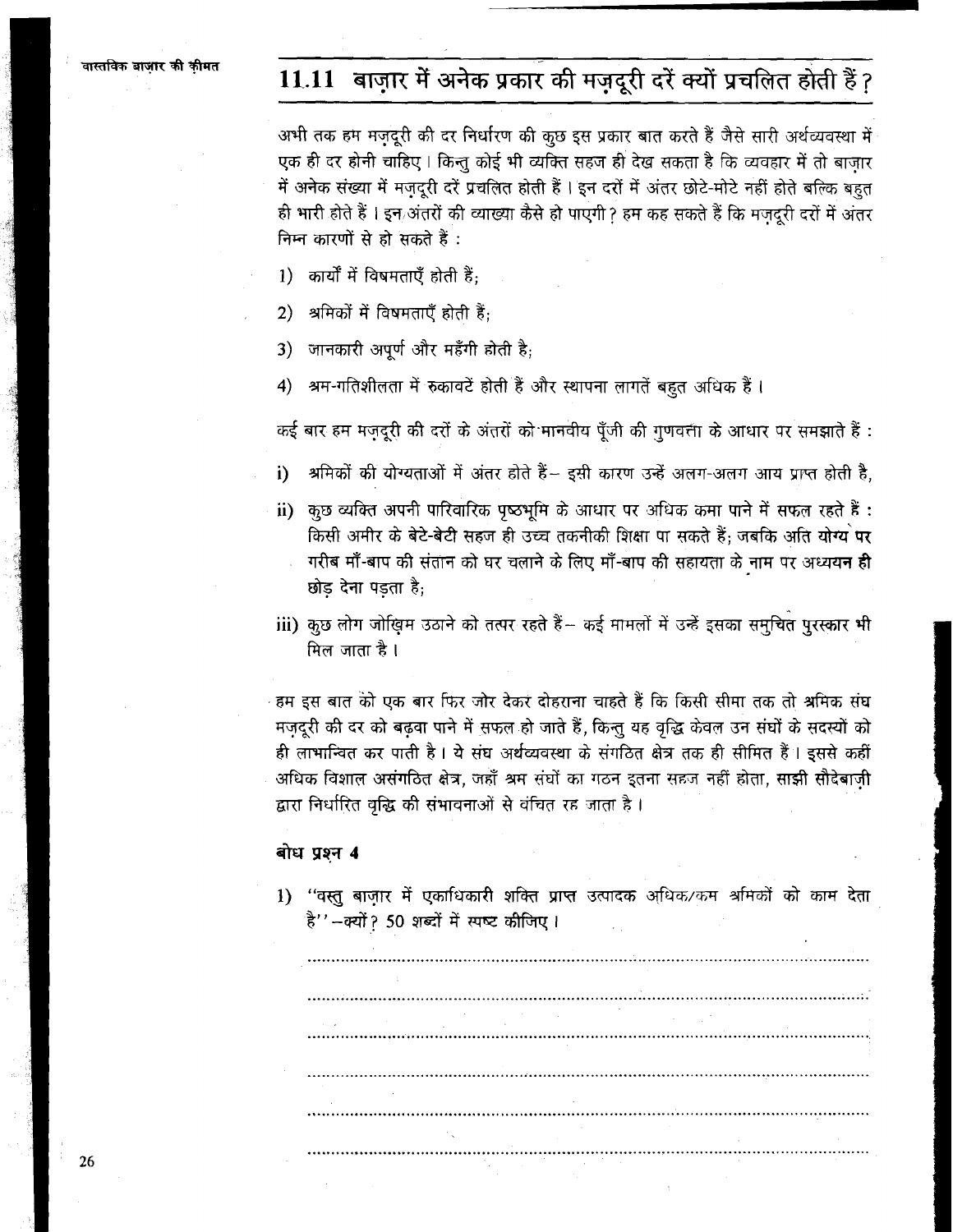2) एक नियोजक फर्म एवं श्रमिक संघ<sup>ॅ</sup>का सामना होने पर मज़दूरी दर अनिवार्य (indeterminate) क्यों हो जाती हैं?

वितरण का सीमांत उत्पादिता सिद्धांत एवं मज़दूरी का निर्धारण

|    | श्रमिकों की आय में अंतरों की व्याख्या किन कारकों पर आधारित होती हैं ? लगभग 100 शब्दों |
|----|---------------------------------------------------------------------------------------|
| 3) |                                                                                       |
|    | में उत्तर दीजिए।                                                                      |
|    |                                                                                       |
|    |                                                                                       |
|    |                                                                                       |
|    |                                                                                       |
|    |                                                                                       |
|    |                                                                                       |
|    |                                                                                       |
|    |                                                                                       |
|    |                                                                                       |
|    |                                                                                       |
|    |                                                                                       |
|    |                                                                                       |
|    | $\mathbf{Z}$                                                                          |
|    |                                                                                       |

प्रस्तुत इकाई में आपको साधन कीमत निर्धारण से जुड़ी कुछ जानकारियाँ देने का प्रयास किया गया है। सीमांत उत्पांदिता सिद्धांत अर्थशास्त्र के प्रमुख सिद्धांतों में से एक है। इसके अनुसार साधन एवं उत्पाद बाज़ारों में पूर्ण स्पर्धा होने पर प्रत्येक साधन का प्रतिफल उसकी सीमांत उत्पादिता के समान होगा। इस सिद्धांत को पूर्ण उत्पाद विभाजन प्रमेय से और बल मिला है, जिसके अनुसार यदि साधनों को उपर्युक्त विधि से पारिश्रमिक दिया जाए, तो सारा उत्पादन उन साधनों में परी तरह बँट जाता है। कुछ भी शेष नहीं बचा रहता।

किन्तु सीमांत उत्पादिता सिद्धांत भी आलोचनाओं से परे नहीं है । यह केवल साधन माँग पक्ष पर ही केंद्रित रह जाती है, आपूर्ति पक्ष की ओर इसका ध्यान ही नहीं जाता, जबकि कीमत् निर्धारण में तो दोनों ही पक्षों पर विचार होना चाहिए। पूर्ण प्रतियोगिता पर निर्भरता भी इसकी अनेक समस्याओं का कारण बन जाती हैं, क्योंकि ऐसी बाज़ार व्यावहारिक जीवन में शायद ही कहीं देखने को मिल पाए।

माँग एवं आपूर्ति द्वारा निर्धारित संतुलन मज़दूरी दर में भी राजकीय हस्तक्षेप एवं श्रमिक संघों के क्रिया कलापों जैसे संस्थागत कारकों के आधार पर संशोधन आवश्यक हो जाते हैं।

#### शब्दावली 11.13

श्रम की पश्चगामी आपूर्ति-वक्रं : एक निश्चित स्तर से मज़दूरी दर अधिक होने से मज़दूरी दर और श्रम आपूर्ति के बीच प्रत्यक्ष संबंध में बदल जाता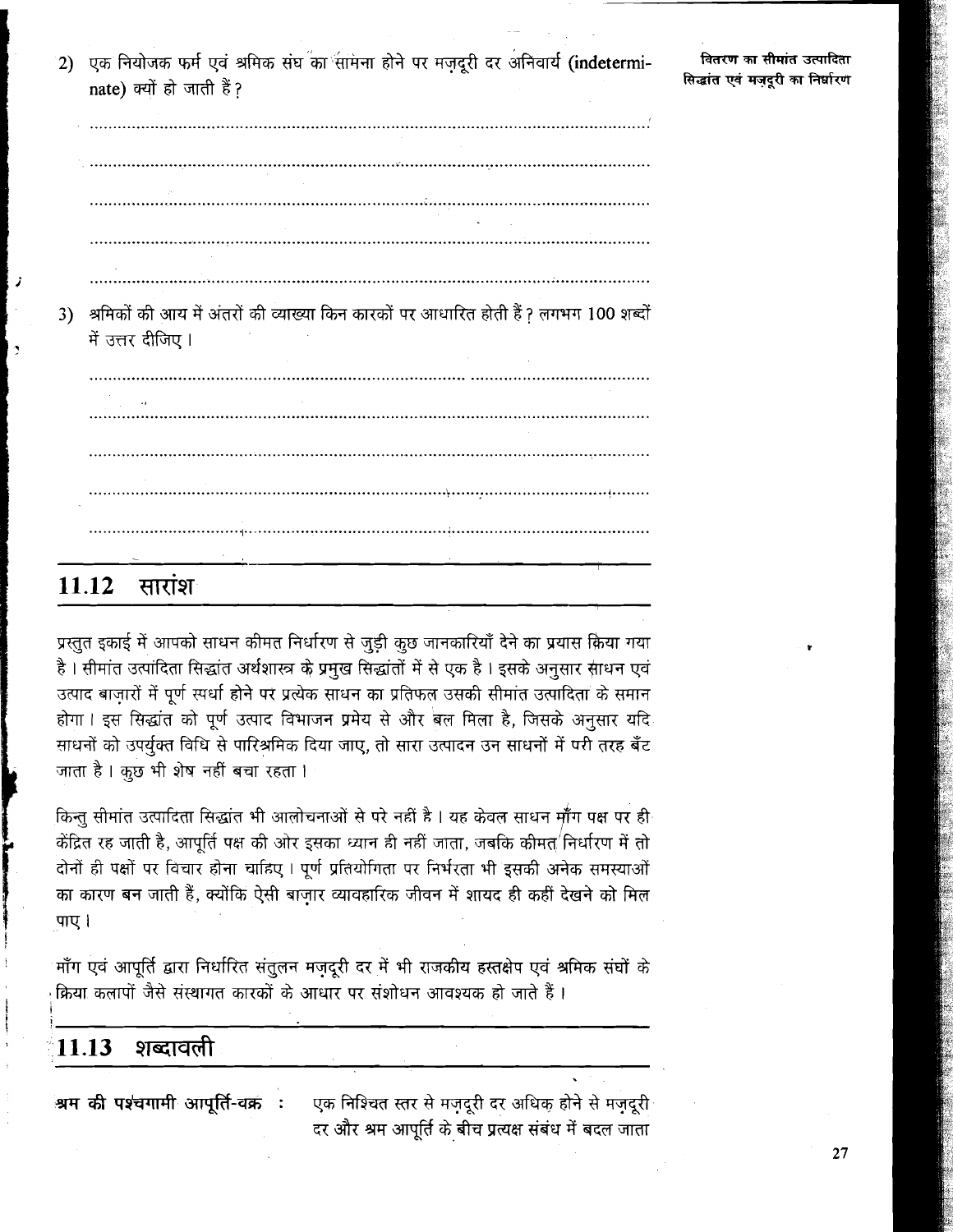है। ऐसा प्रतिस्थापन प्रभाव पर आय प्रभाव के भारी पडने के कारण होता है ।

अनेक क्रेता-विक्रेताओं का बाजार जहाँ कोई भी क्रेता या विक्रेता बाजार कीमत पर नियंत्रण नहीं कर पाता।

मजदुरी वृद्धि से श्रमिक की आय बढने पर वह श्रम  $\ddot{\cdot}$ सहित (अर्थात् अधिक विश्राम) सभी वस्तुओं का अधिक उपभोग करने को लालायित हो उठता है। अतः वह पहले की अपेक्षा कम घंटे काम करना चाहता है ।

सामाजिक, राजनैतिक एवं संगठनात्मक कारक जिनका आर्थिक निर्णय प्रक्रिया पर प्रभाव पड़ता है।

उत्पादन की मात्रा में, अन्य सब बातें स्थिर रहने पर, केवल एक साधन की प्रयुक्त मात्रा में एक इकाई वृद्धि करने से आया अंतर ।

सीमांत भौतिक उत्पाद एवं सीमांत आगम का गुणनफल।  $\ddot{\cdot}$ 

सीमांत भौतिक एवं वस्तु की कीमत का गुणनफल ।  $\ddot{\cdot}$ 

सरकार द्वारा मज़दूरी की न्यूनतम दर का कानून द्वारा निर्धारण ।

श्रमिकों द्वारा एक रोज़गार से दूसरे रोज़गार व एक रोज़गार स्थान से दूसरे रोज़गार स्थान की ओर जाने की तत्परता ।

ऐसे बाज़ार जहाँ पूर्ण प्रतियोगिता की कोई न कोई शर्त  $\ddot{\cdot}$ पुरी नहीं हो पाती।

तात्कालिक कीमतों पर आधारित मज़दूरी।  $\ddot{\cdot}$ 

साधन की प्रत्येक इकाई को उस साधन की सीमांत  $\ddot{\cdot}$ उत्पादिता के समान प्रतिफल देने से सारा उत्पादन पूरी तरह विभाजित हो जाता है ।

मज़दूरी दर में वृद्धि से आराम, परित्याग की गई आय के  $\ddot{\bullet}$ रूप में, अधिक महँगा हो जाता है । इससे श्रमिक अधिक काम करने को प्रेरित होते हैं ।

श्रमिकों का संगठन जो उनके हितों की रक्षा के लिए प्रयास करता है।

श्रमिकों के विभिन्न समूहों की औसत आयों में अंतर।

प्रतियोगी बाजार

आय प्रभाव

 $\ddot{\cdot}$ 

 $\ddot{\cdot}$ 

संस्थागत कारक

सीमांत भौतिक उत्पाद

सीमांत आगम उत्पाद सीमांत उत्पाद मूल्य

न्यूनतम मज़दूरी अधिनियम

श्रम की गतिशीलता

गै़र प्रतियोगी बाज़ार

मौद्रिक मज़दूरी दर

पूर्ण उत्पाद विभाजन प्रमेय

प्रतिस्थापन प्रभाव

श्रमिक संघ

मज़दूरी के अंतर